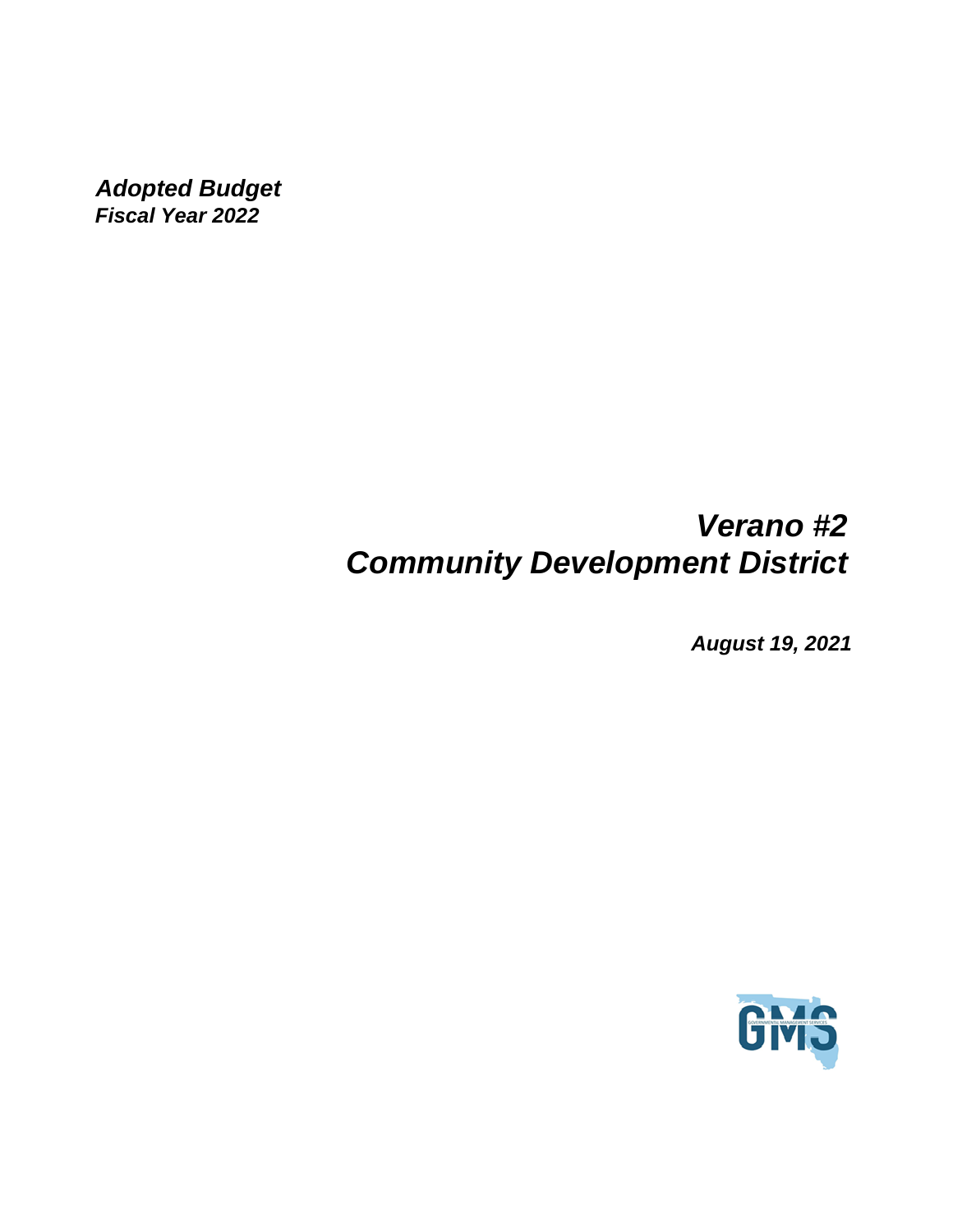# **Verano #2**

**Community Development District**

### *TABLE OF CONTENTS*

| General Fund                                |              |
|---------------------------------------------|--------------|
| <b>Budget</b>                               | Page 1 -2    |
| <b>Budget Narrative</b>                     | Page 3 -5    |
| Debt Service Fund                           |              |
| Series 2017                                 |              |
| <b>Budget</b>                               | Page 6 - 8   |
| <b>Amortization Schedule</b><br>Series 2020 | Page 9 - 11  |
| <b>Budget</b>                               | Page 12 - 14 |
| <b>Amortization Schedule</b>                | Page 15 - 17 |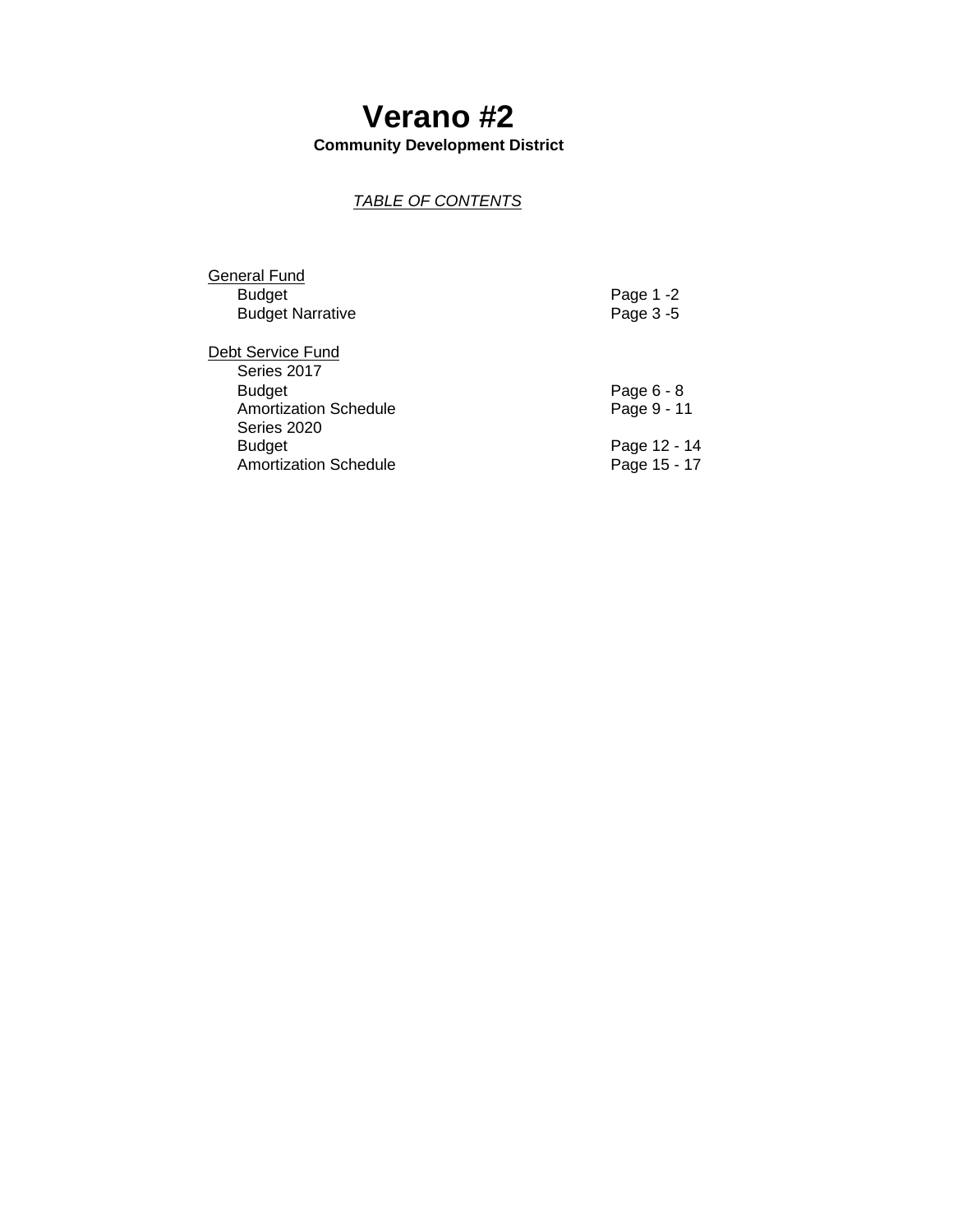## **Verano #2**

**Community Development District Community Development District Community Development District** 

| <b>Description</b>                             | <b>Adopted</b><br><b>Budget</b><br>FY 2021 | <b>Actual</b><br><b>Thru</b><br>7/31/2021 | Projected<br><b>Next</b><br>2 Months | <b>Total</b><br>Projected<br>9/30/2021 | <b>Adopted</b><br><b>Budget</b><br>FY 2022 |
|------------------------------------------------|--------------------------------------------|-------------------------------------------|--------------------------------------|----------------------------------------|--------------------------------------------|
|                                                |                                            |                                           |                                      |                                        |                                            |
| <b>Revenues</b>                                |                                            |                                           |                                      |                                        |                                            |
| Developer Assessment                           | \$0                                        | \$0                                       | \$0                                  | \$0                                    | \$0                                        |
| Miscellaneous Revenues                         | \$0                                        | \$12                                      | \$0                                  | \$12                                   | \$0                                        |
| <b>TOTAL REVENUES</b>                          | \$0                                        | \$12                                      | \$0                                  | \$12                                   | \$0                                        |
| <b>Expenditures</b>                            |                                            |                                           |                                      |                                        |                                            |
| <b>Administrative</b>                          |                                            |                                           |                                      |                                        |                                            |
| <b>Annual Audit</b>                            | \$5,000                                    | \$3,575                                   | \$0                                  | \$3,575                                | \$3,575                                    |
| Arbitrage Rebate Calculation                   | \$6,600                                    | \$3,300                                   | \$0                                  | \$3,300                                | \$3,300                                    |
| <b>Trustee Fees</b>                            | \$19,150                                   | \$19,072                                  | \$0                                  | \$19,072                               | \$19,150                                   |
| <b>Dissemination Agent</b>                     | \$2,500                                    | \$3,183                                   | \$417                                | \$3,600                                | \$2,500                                    |
| <b>Management Fees</b>                         | \$16,000                                   | \$13,333                                  | \$2,667                              | \$16,000                               | \$30,000                                   |
| <b>Other Current Charges</b>                   | \$550                                      | \$291                                     | \$60                                 | \$351                                  | \$1,800                                    |
| Dues, Licenses & Subscriptions                 | \$175                                      | \$175                                     | \$0                                  | \$175                                  | \$175                                      |
| Website Compliance                             | \$750                                      | \$625                                     | \$125                                | \$750                                  | \$750                                      |
| <b>TOTAL ADMINISTRATIVE</b>                    | \$50,725                                   | \$43,554                                  | \$3,268                              | \$46,823                               | \$61,250                                   |
| <b>Pod C Cross Town:</b>                       |                                            |                                           |                                      |                                        |                                            |
| <b>Field Maintenance</b>                       |                                            |                                           |                                      |                                        |                                            |
| <b>Field Management</b>                        | \$24,000                                   | \$0                                       | \$5,000                              | \$5,000                                | \$12,000                                   |
| Property Insurance                             | \$8,885                                    | \$0                                       | \$0                                  | \$0                                    | \$5,000                                    |
| <b>Electric Utility Services</b>               | \$24,000                                   | \$5,581                                   | \$2,400                              | \$7,981                                | \$10,000                                   |
| <b>Electric Utility Services- Streetlights</b> | \$0                                        | \$6,694                                   | \$3,000                              | \$9,694                                | \$14,000                                   |
| <b>Irriation Utility Services</b>              | \$0                                        | \$0                                       | \$750                                | \$750                                  | \$3,000                                    |
| Lake Maintenance                               | \$24,000                                   | \$0                                       | \$0                                  | \$0                                    | \$0                                        |
| Midge Control                                  | \$8,000                                    | \$0                                       | \$4,000                              | \$4,000                                | \$4,000                                    |
| Landscape Maintenance                          | \$132,000                                  | \$23,398                                  | \$9,740                              | \$33,138                               | \$78,440                                   |
| Pest Control                                   | \$0                                        | \$4,305                                   | \$1,525                              | \$5,830                                | \$5,830                                    |
| Entry & Walls Maintenance                      | \$4,000                                    | \$0                                       | \$4,000                              | \$4,000                                | \$4,000                                    |
| Plant Replacement                              | \$12,000                                   | \$0                                       | \$12,000                             | \$12,000                               | \$12,000                                   |
| <b>Irrigation Maintenance</b>                  | \$12,000                                   | \$3,154                                   | \$8,846                              | \$12,000                               | \$10,800                                   |
| <b>Irrigation Water Monitoring</b>             | \$0                                        | \$0                                       | \$0                                  | \$0                                    | \$1,200                                    |
| Pump System Maintenance                        | \$0                                        | \$2,590                                   | \$0                                  | \$2,590                                | \$6,000                                    |
| <b>Street Sweeping</b>                         | \$7,800                                    | \$6,300                                   | \$1,500                              | \$7,800                                | \$7,800                                    |
| Roadways Repairs & Maintenance                 | \$0                                        | \$0                                       | \$0                                  | \$0                                    | \$10,000                                   |
| Streetsigns                                    | \$0                                        | \$0                                       | \$25,000                             | \$25,000                               | \$0                                        |
| <b>Pressure Cleaning</b>                       | \$0                                        | \$0                                       | \$0                                  | \$0                                    | \$5,000                                    |
| Contingency                                    | \$1,427                                    | \$1,840                                   | \$0                                  | \$1,840                                | \$10,000                                   |
| <b>TOTAL FIELD MAINTENANCE</b>                 | \$258,112                                  | \$53,861                                  | \$77,761                             | \$131,622                              | \$199,070                                  |
| <b>Amenity Center Maintenance</b>              |                                            |                                           |                                      |                                        |                                            |
| <b>Amentity Center Management</b>              | \$0                                        | \$0                                       | \$5,000                              | \$5,000                                | \$12,000                                   |
| Clubhouse Maintenance                          | \$32,000                                   | \$0                                       | \$5,333                              | \$5,333                                | \$20,000                                   |
| <b>Access Control</b>                          | \$0                                        | \$2,688                                   | \$100                                | \$2,788                                | \$2,000                                    |
| Telephone/Internet                             | \$3,600                                    | \$449                                     | \$120                                | \$569                                  | \$3,600                                    |
| <b>Electric Utility Services</b>               | \$30,000                                   | \$198                                     | \$1,500                              | \$1,698                                | \$30,000                                   |
| <b>Water Utility Services</b>                  | \$6,000                                    | \$50                                      | \$150                                | \$200                                  | \$3,000                                    |
| Property Insurance                             | \$24,000                                   | \$4,824                                   | \$0                                  | \$4,824                                | \$9,732                                    |
| Pool Maintenance                               | \$20,000                                   | Page 1 \$9,555                            | \$8,600                              | \$18,155                               | \$20,000                                   |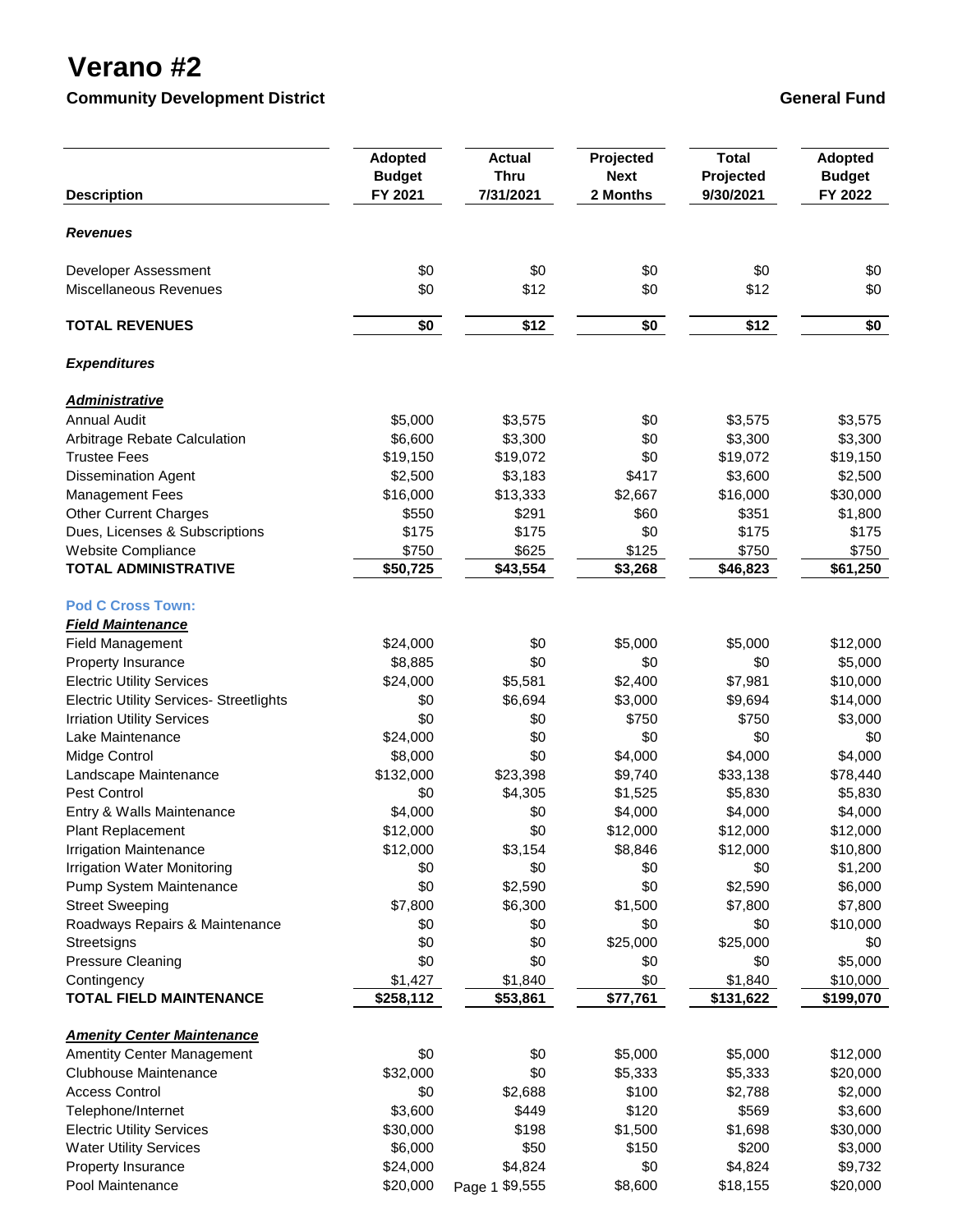## **Verano #2**

**Community Development District Community Development District Community Development District** 

| <b>Description</b>                            | <b>Adopted</b><br><b>Budget</b><br>FY 2021 | Actual<br><b>Thru</b><br>7/31/2021 | Projected<br><b>Next</b><br>2 Months | Total<br>Projected<br>9/30/2021 | <b>Adopted</b><br><b>Budget</b><br>FY 2022 |
|-----------------------------------------------|--------------------------------------------|------------------------------------|--------------------------------------|---------------------------------|--------------------------------------------|
| <b>Amenity Center Maintenance (continued)</b> |                                            |                                    |                                      |                                 |                                            |
| Landscape Maintenance                         | \$0                                        | \$3,225                            | \$1,290                              | \$4,515                         | \$12,740                                   |
| Pest Control                                  | \$0                                        | \$718                              | \$1,154                              | \$1,872                         | \$2,204                                    |
| Janitorial Services/Supplies                  | \$24,000                                   | \$9,144                            | \$7.360                              | \$16,504                        | \$27,480                                   |
| A/C Maintenance                               | \$0                                        | \$0                                | \$227                                | \$227                           | \$227                                      |
| <b>Trash Collection</b>                       | \$5,000                                    | \$0                                | \$833                                | \$833                           | \$1,000                                    |
| <b>Pressure Cleaning</b>                      | \$0                                        | \$0                                | \$0                                  | \$0                             | \$5,000                                    |
| Contingency                                   | \$6,857                                    | \$0                                | \$6,857                              | \$6,857                         | \$10,000                                   |
| <b>TOTAL AMENITY CENTER MAINTENANCE</b>       | \$151,457                                  | \$30,851                           | \$38,525                             | \$69,375                        | \$158,983                                  |
| <b>TOTAL EXPENDITURES</b>                     | \$460,294                                  | \$128,266                          | \$119,554                            | \$247,820                       | \$419,303                                  |
| Other Financing Sources/(Uses)                |                                            |                                    |                                      |                                 |                                            |
| Intergovernmental Transfer <sup>(1)</sup>     | \$460,294                                  | \$261,457                          | \$0                                  | \$261,457                       | \$419,303                                  |
| <b>Total Other Financing Sources/(Uses)</b>   | \$460,294                                  | \$261,457                          | \$0                                  | \$261,457                       | \$419,303                                  |
| <b>NET CHANGE IN FUND BALANCE</b>             | \$0                                        | \$133,203                          | (\$119,554)                          | \$13,649                        | \$0                                        |

 $(1)$  Transfers received from Verano #5

| Pod C specific assessments |               |  |  |  |
|----------------------------|---------------|--|--|--|
| <b>Net</b>                 | \$358,053.00  |  |  |  |
| Discount& Collections 8%   | (\$31,135.04) |  |  |  |
| <b>Gross Assessment</b>    | \$389,188.04  |  |  |  |
| Units                      | 427           |  |  |  |
| Per Unit (gross)           | \$911.45      |  |  |  |

|                    | FY2021 / 2022    | FY 2021               |            | FY 2022               |            | FY 2022    |
|--------------------|------------------|-----------------------|------------|-----------------------|------------|------------|
|                    |                  |                       |            |                       |            | increase/  |
| <b>Description</b> | <b>All Areas</b> | <b>Pod C Specific</b> | Total      | <b>Pod C Specific</b> | Total      | (decrease) |
| 40' Single Family  | \$136.70         | \$1,042.58            | \$1,179.28 | \$911.45              | \$1,048.15 | (\$131.13) |
| 50' Single Family  | \$157.21         | \$1,042.58            | \$1,199.79 | \$911.45              | \$1,068.66 | (\$131.13) |
| 60' Single Family  | \$181.81         | \$1,042.58            | \$0.00     | \$911.45              | \$0.00     | \$0.00     |
| Manor/Duplex       | \$121.66         | \$1,042.58            | \$0.00     | \$911.45              | \$0.00     | \$0.00     |

| FY 2022           |            |  | FY 2022                 |
|-------------------|------------|--|-------------------------|
| <b>C Specific</b> | Total      |  | increase/<br>(decrease) |
| 6911.45           | \$1,048.15 |  | (\$131.13)              |
| 6911.45           | \$1,068.66 |  | (\$131.13)              |
| 6911.45           | \$0.00     |  | \$0.00                  |
| 6911.45           | \$0.00     |  | \$0.00                  |
|                   |            |  |                         |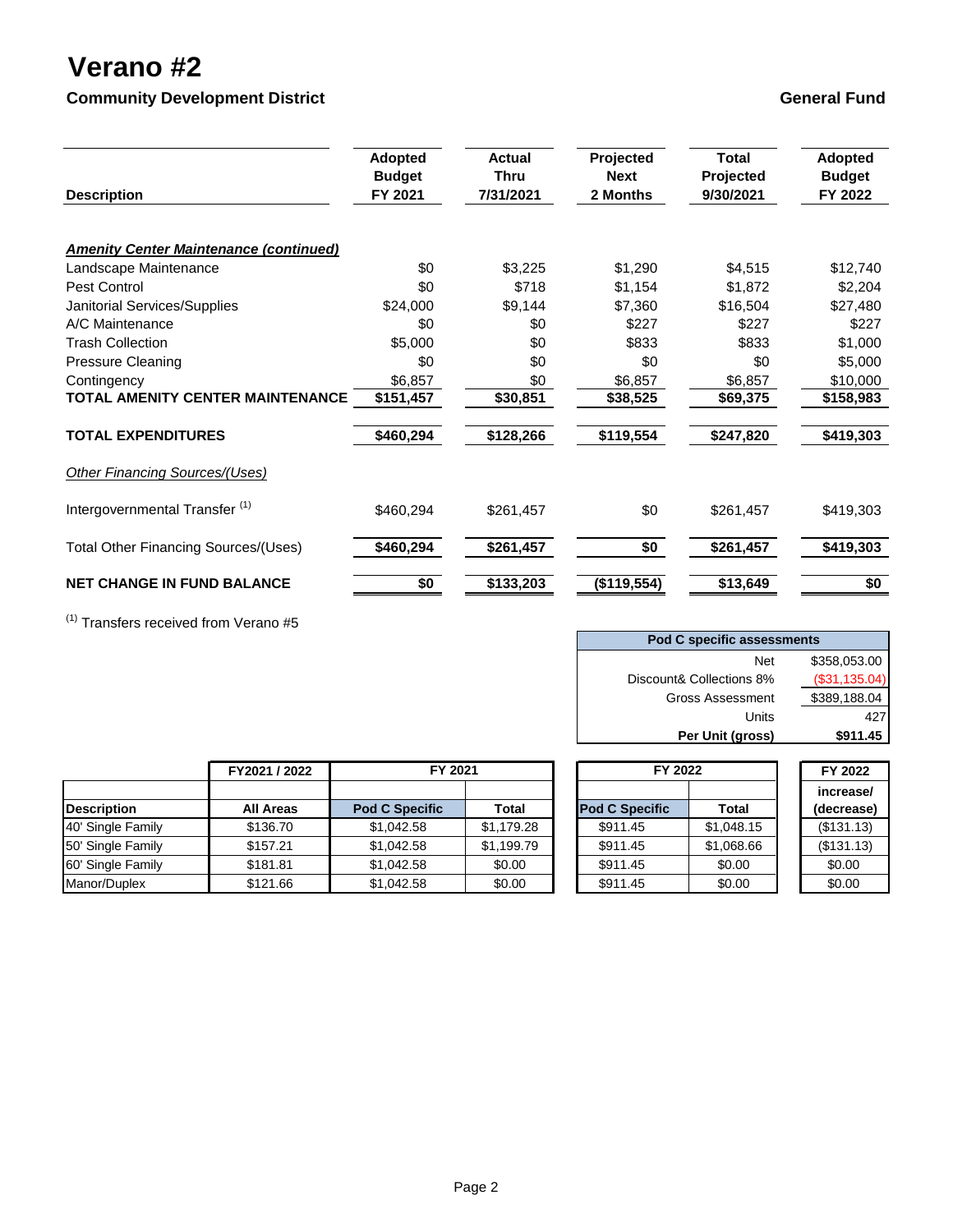**Community Development District**

#### **REVENUES:**

#### **Developer Assessments/ Intergovernmental Transfer**

The District will levy a non-ad valorem maintenance assessment on the developable property within the District to fund the operating budget. The District will receive fund transfers from Verano #5 CDD for General Operating Expenditures.

**\_\_\_\_\_**

#### **EXPENDITURES:**

#### **Administrative:**

#### **Annual Audit**

The District is required annually to conduct an audit of its financial records by an Independent Certified Public Accounting Firm.

#### **Arbitrage Rebate Calculation**

The District is required to annually have an arbitrage rebate calculation on the Verano #2 District's Series 2017A and Series 2020 Special Assessment Bonds. The Verano #2 has contracted with an independent certified public accounting firm to calculate the rebate liability and submit a report to the District.

#### **Trustee Fees**

The District issued Series 2017A and Series 2020 Community Infrastructure Special Assessment Revenue Bonds which are held with a Trustee at US Bank. The amount of the trustee fees budgeted is based on the agreement between US Bank and the Verano #2 District.

#### **Dissemination Agent**

The District is required by the Security and Exchange Commission to comply with Rule 15(c)(2)-12(b)(5), which relates to additional reporting requirements for un-rated bond issues.

#### **Management Fees**

The District receives Management, Accounting and Administrative services as part of a Management Agreement with Governmental Management Services, LLC.

#### **Other Current Charges**

Bank charges and any other miscellaneous expenses that incurred during the year.

#### **Dues, Licenses & Subscriptions**

The District is required to pay an annual fee to the Department of Economic Opportunity for \$175. This is the only expense under this category for the District.

#### **Website Compliance**

Per Section 189.069 F. S, all Districts must have a website by October 1, 2015 to provide detailed information on the CDD as well as links to useful websites regarding Compliance issues. This website will be maintained by GMS-SF, LLC and updated as required by the Statute.

#### **Field Maintenance**

#### **Field Management**

The district has contracted Lang Management to manage to manage the common area. The responsibilities include reviewing contracts and other maintenance related items.

#### **Property Insurance**

The District will bind infrastructure property Liability Insurance with Florida Insurance Alliance, an agency that specializes in providing insurance coverage to governmental agencies.

#### **Electric Utility Services**

The District pays FPL for entry wall and irrigation pumps and streetlights.

#### **Irrigation Utility Services**

Water usage for irrigation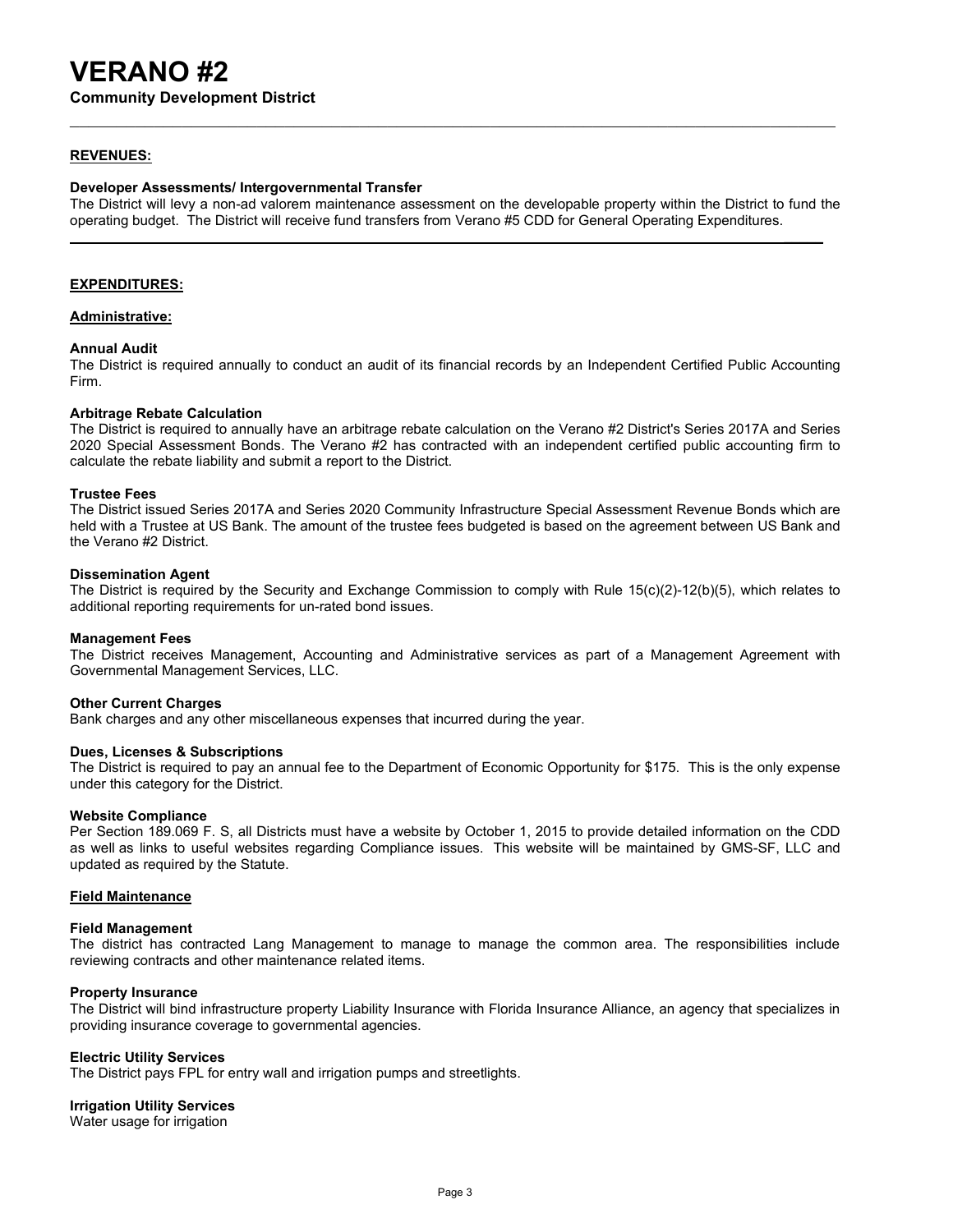**Community Development District**

#### **Field Maintenance (continued)**

#### **Midge Control**

Costs for midge control of district's lakes.

#### **Landscape Maintenance**

The district contracted Impact Landscaping & Irrigation LLC to service the common area of Cross Town. Mulch will be a separate cost.

#### **Pest Control**

The district contracted NativeGreen Pest Control & Fertilization, LLC to service IPM, fertilization scrubs and trees and fire ants.

#### **Entry & Walls Maintenance**

Costs to maintain walls of the district.

#### **Plant Replacement**

Costs to replace plants of the common area Cross Town.

**Irrigation Maintenance** Impact Landscaping is maintaining the irrigation system.

#### **Irrigation Water Monitoring**

Cost to monitor the common area clocks.

#### **Pump System maintenance**

The district has an agreement with Hoover to maintain the pump system.

#### **Street Sweeping**

The district contracted Facilities Pro Sweep to sweep the road in Cross Town.

#### **Roadways Repairs & Maintenance**

Cost to maintain and repair the common area roads.

#### **Pressure Cleaning**

Cost to pressure clean infrastructure of common area.

#### **Contingency**

To cover any other costs not mentioned.

#### **Amenity Center Maintenance**

#### **Amenity Center Management**

The district has contracted Lang Management to manage to manage the Amenity Center. The responsibilities include reviewing contracts and other maintenance related items.

#### **Clubhouse Maintenance**

The district has contracted Lang Management to manage the Clubhouse.

#### **Access Control**

The district will contract ADT for access control service.

#### **Telephone/Internet**

Costs for phone and internet at the Amenity Center.

#### **Electric Utility Services**

Costs for electric for Amenity Center and surrounding.

#### **Water Utility Services**

Costs for water and waste at amenity center.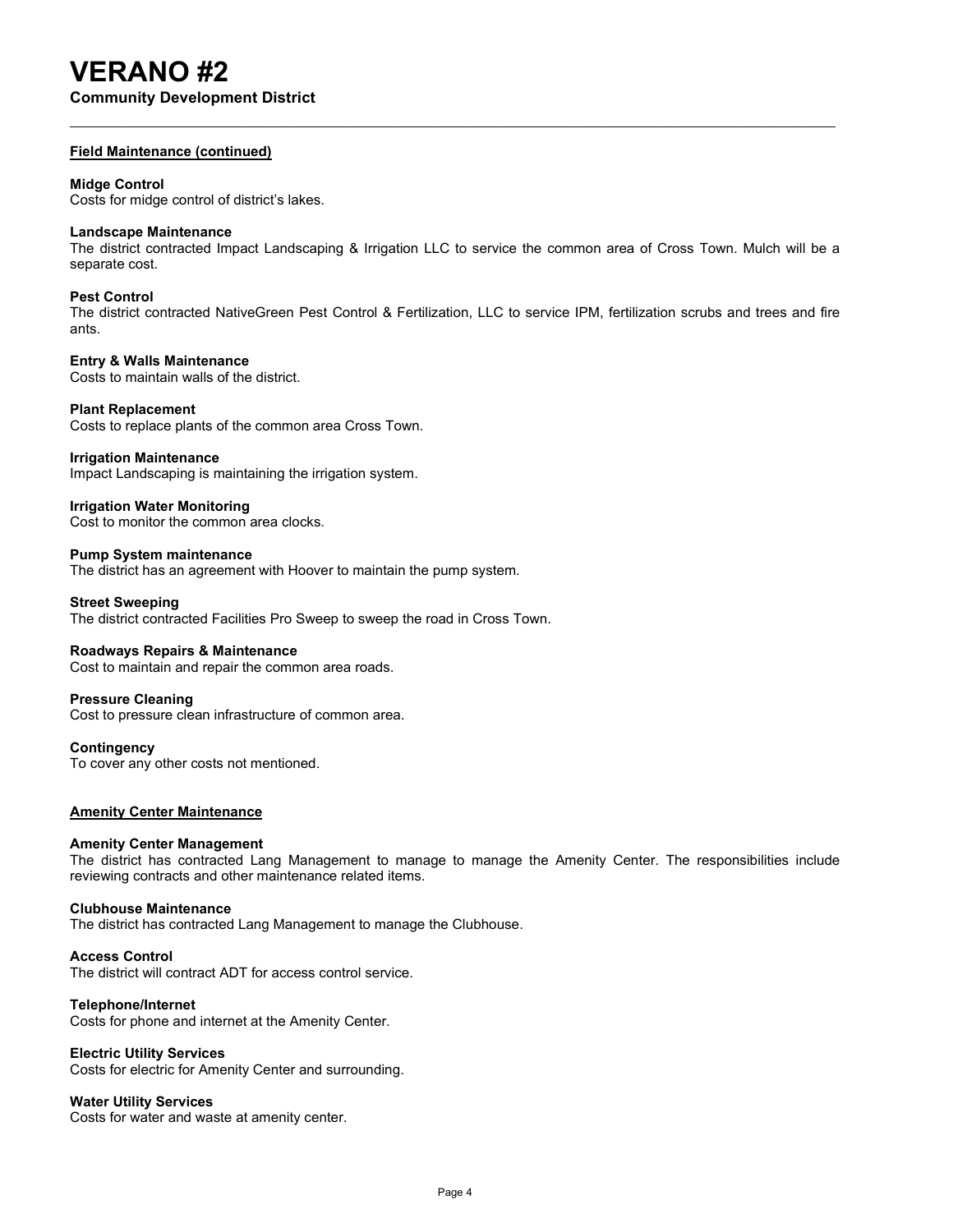**Community Development District**

#### **Amenity Center Maintenance (continued)**

#### **Property Insurance**

The District will bind Amenity Center Liability Insurance with Florida Insurance Alliance, an agency that specializes in providing insurance coverage to governmental agencies.

### **Pool Maintenance**

The district has an agreement with Gordon Sandy to maintain the community pool.

#### **Landscape Maintenance**

The district contracted Impact Landscaping & Irrigation LLC to service the amenity area of Cross Town. Mulch will be a separate cost.

#### **Pest Control**

The district contracted NativeGreen Pest Control & Fertilization, LLC to service IPM, fertilization scrubs and trees and fire ants.

#### **Janitorial Services/Supplies**

The district has an agreement with Charles Cleaning to clean the Amenity Center.

#### **A/C Maintenance**

The district contracted Preferred Air Conditioning to maintain the A/C systems.

#### **Trash Collection**

Costs to collect the trash at Amenity Center.

#### **Pressure Cleaning**

Cost to pressure clean amenity center and surrounding.

#### **Contingency**

To cover any other costs not mentioned.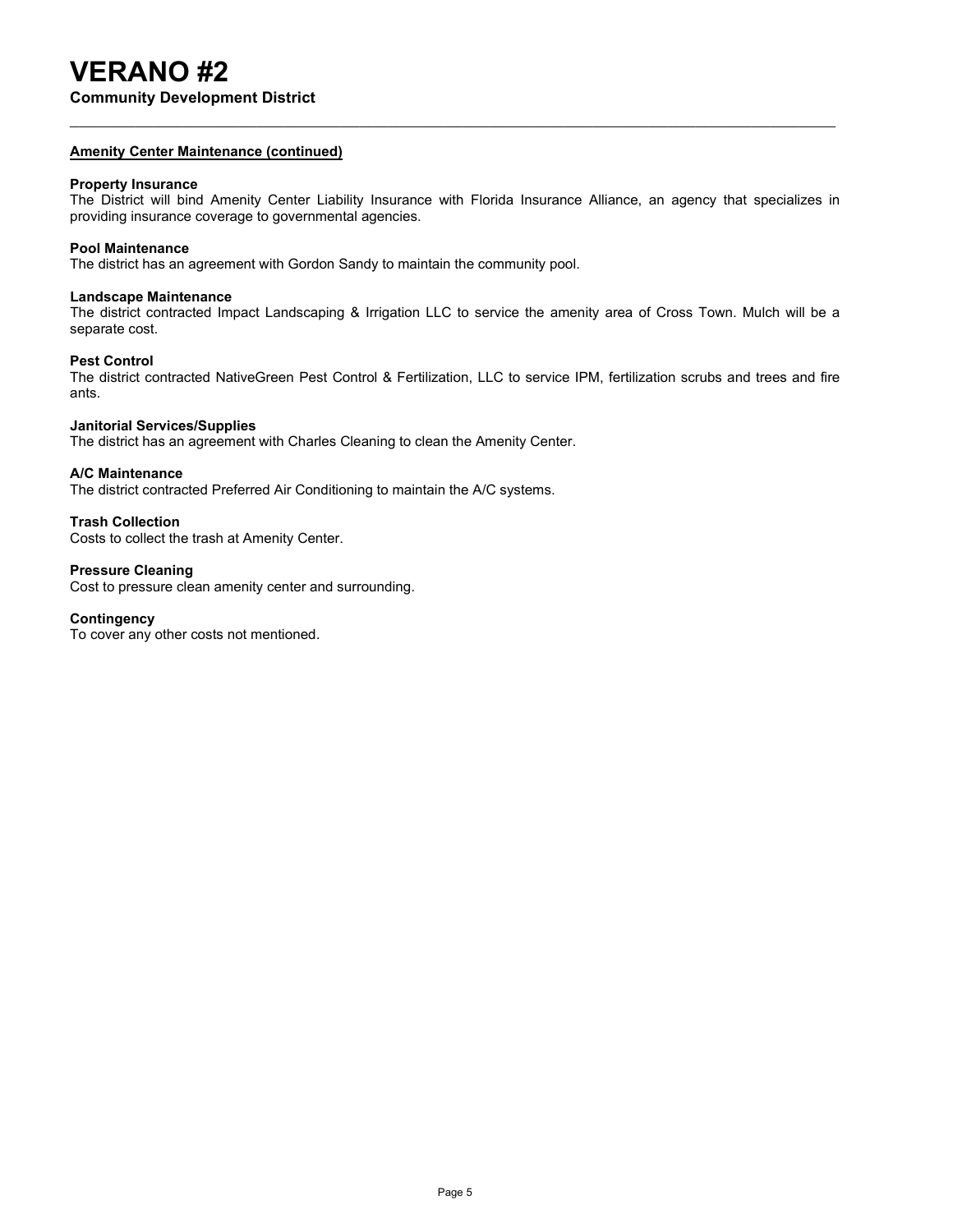**Community Development District Series 2017** Series 2017 Special Assessment Bonds

| <b>Description</b>                    | <b>Adopted</b><br><b>Budget</b><br>FY 2021 | <b>Actual</b><br><b>Thru</b><br>7/31/2021 | Projected<br><b>Next</b><br>2 Months | <b>Total</b><br>Projected<br>9/30/2021 | <b>Adopted</b><br><b>Budget</b><br>FY 2022 |
|---------------------------------------|--------------------------------------------|-------------------------------------------|--------------------------------------|----------------------------------------|--------------------------------------------|
| Revenues                              |                                            |                                           |                                      |                                        |                                            |
| Carry Forward Surplus <sup>(1)</sup>  | \$1,134,168                                | \$1,852,078                               | \$0                                  | \$1,852,078                            | \$571,747                                  |
| Special Assessments-Pod A-On Roll     | \$228,902                                  | \$229,636                                 | \$0                                  | \$229,636                              | \$317,493                                  |
| Special Assessments-Pod B-On Roll     | \$88,938                                   | \$89,223                                  | \$0                                  | \$89,223                               | \$163,201                                  |
| Special Assessments-Pod C-On Roll     | \$211,001                                  | \$211,685                                 | \$0                                  | \$211,685                              | \$213,001                                  |
| Special Assessments-Pod A-Direct Bill | \$111,370                                  | \$74,570                                  | \$36,801                             | \$111,371                              | \$41,262                                   |
| Special Assessments-Pod B-Direct Bill | \$187,357                                  | \$0                                       | \$187,369                            | \$187,369                              | \$109,847                                  |
| Special Assessments-Pod C-Direct Bill | \$2,000                                    | \$3,583                                   | \$3,856                              | \$7,439                                | \$0                                        |
| Special Assessments-Pod C-Prepayments | \$0                                        | \$855,590                                 | \$0                                  | \$855,590                              | \$0                                        |
| Interest Income                       | \$5,000                                    | \$353                                     | \$20                                 | \$373                                  | \$0                                        |
| <b>TOTAL REVENUES</b>                 | \$1,968,736                                | \$3,316,718                               | \$228,046                            | \$3,544,764                            | \$1,416,550                                |
| <b>Expenditures</b>                   |                                            |                                           |                                      |                                        |                                            |
| Series 2017 - Pod A                   |                                            |                                           |                                      |                                        |                                            |
| Interest - 11/01                      | \$124,541                                  | \$124,541                                 | \$0                                  | \$124,541                              | \$122,819                                  |
| Principal - 11/01                     | \$95,000                                   | \$95,000                                  | \$0                                  | \$95,000                               | \$95,000                                   |
| Interest - 05/01                      | \$122,819                                  | \$122,819                                 | \$0                                  | \$122,819                              | \$121,097                                  |
| Series 2017 - Pod B                   |                                            |                                           |                                      |                                        |                                            |
| Interest - $11/01$                    | \$98,269                                   | \$98,269                                  | \$0                                  | \$98,269                               | \$96,909                                   |
| Principal - 11/01                     | \$75,000                                   | \$75,000                                  | \$0                                  | \$75,000                               | \$75,000                                   |
| Interest - 05/01                      | \$96,909                                   | \$96,909                                  | \$0                                  | \$96,909                               | \$95,550                                   |
| Series 2017 - Pod C                   |                                            |                                           |                                      |                                        |                                            |
| Interest - 11/01                      | \$126,259                                  | \$126,259                                 | \$0                                  | \$126,259                              | \$73,984                                   |
| Principal - 11/01                     | \$95,000                                   | \$95,000                                  | \$0                                  | \$95,000                               | \$30,000                                   |
| Special Call - 11/01                  | \$0                                        | \$1,095,000                               | \$0                                  | \$1,095,000                            | \$0                                        |
| Special Call - 02/01                  | \$0                                        | \$715,000                                 | \$0                                  | \$715,000                              | \$0                                        |
| Interest - 02/01                      | \$0                                        | \$8,845                                   | \$0                                  | \$8,845                                | \$0                                        |
| Interest - 05/01                      | \$124,478                                  | \$79,747                                  | \$0                                  | \$79,747                               | \$73,422                                   |
| Special Call - 05/01                  | \$0                                        | \$215,000                                 | \$0                                  | \$215,000                              | \$0                                        |
| Special Call - 08/01                  | \$0                                        | \$0                                       | \$25,000                             | \$25,000                               | \$0                                        |
| Interest - 08/01                      | \$0                                        | \$0                                       | \$628                                | \$628                                  | \$0                                        |
| <b>TOTAL EXPENDITURES</b>             | \$958,275                                  | \$2,947,389                               | \$25,628                             | \$2,973,017                            | \$783,781                                  |
| <b>EXCESS REVENUES/EXPENDITURES</b>   | \$1,010,461                                | \$369,329                                 | \$202,418                            | \$571,747                              | \$632,769                                  |

 $(1)$  Carry forward surplus is net of the reserve requirement

| Pod A Principal - 11/1/22 | \$100,000 |
|---------------------------|-----------|
| Interest - 11/1/22        | \$121,097 |
| Pod B Principal - 11/1/22 | \$80,000  |
| Interest - 11/1/22        | \$95,550  |
| Pod C Principal - 11/1/22 | \$55,000  |
| Interest - 11/1/22        | \$73,422  |
| Total                     | \$525,069 |
|                           |           |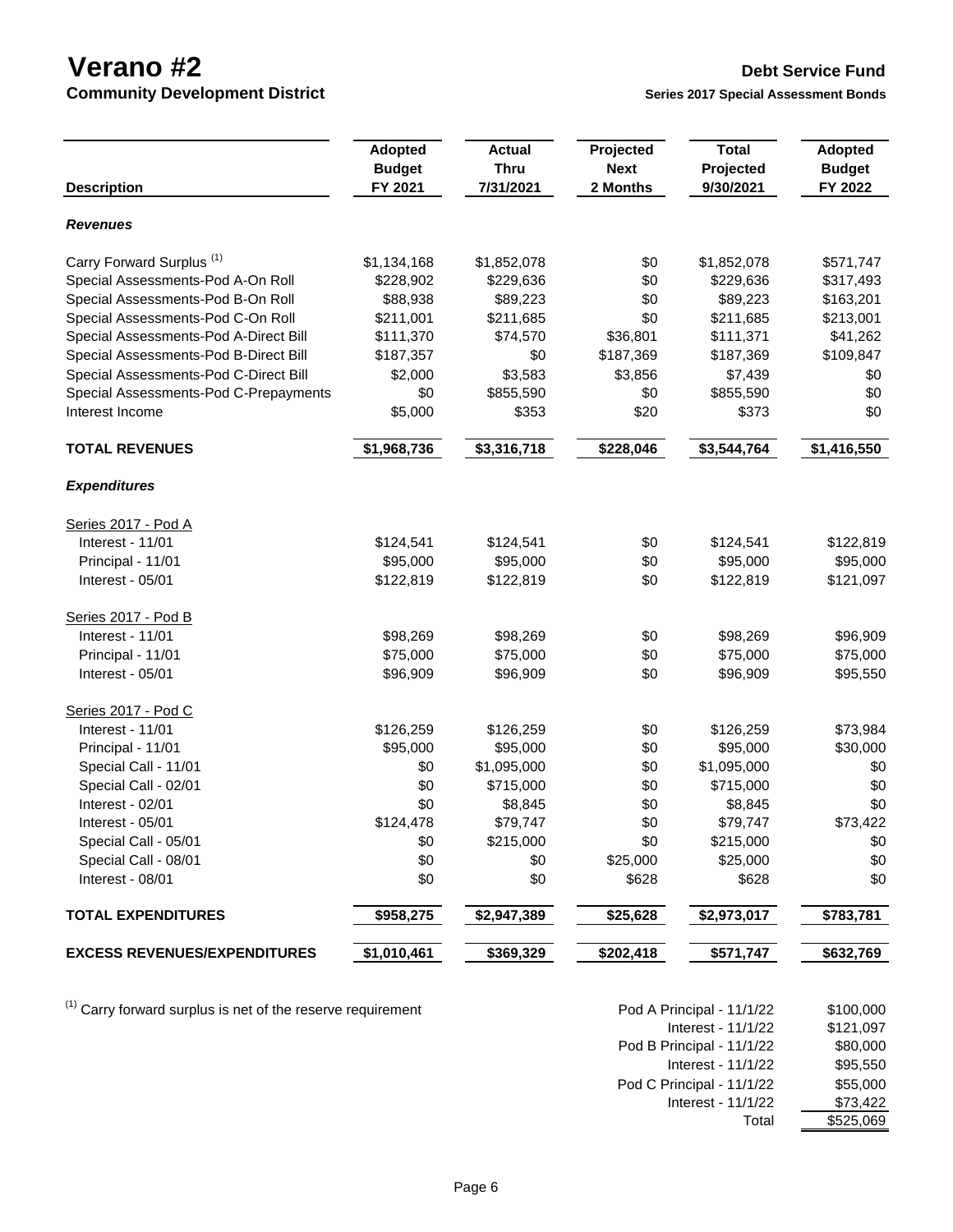### **Community Development District Series 2017 Special Assessment Bonds Series 2017** Special Assessment Bonds

|                          | AssessmentsTable     |                                 |                               |
|--------------------------|----------------------|---------------------------------|-------------------------------|
|                          |                      |                                 | Verano #2 Pod A - Series 2017 |
| Description              | <b>On Roll Units</b> | Amount<br>per unit*             | Total<br>On Roll              |
| Manor/Duplex             | 0                    | \$1,046.69                      | \$0.00                        |
| 40's                     | 21                   | \$1,176.09                      | \$24,697.89                   |
| 50's                     | 105                  | \$1,353.26                      | \$142,092.30                  |
| 60's                     | 114                  | \$1,564.13                      | \$178,310.82                  |
| 80's                     | 0                    | \$1,811.20                      | \$0.00                        |
| <b>Total Residential</b> | 240                  | <b>Gross Assessments</b>        | \$345,101.01                  |
|                          |                      | Less: Discount & Collections 8% | (\$27,608.08)                 |
|                          |                      | <b>Net Assessments</b>          | \$317,492.93                  |

### **Plat 5 and 7 Verano #2 Pod A - Series 2017**

| <b>Description</b>       | <b>Direct Billed</b><br><b>Units</b> | Amount<br>per unit*             | <b>Total</b><br><b>Direct Billed</b> |
|--------------------------|--------------------------------------|---------------------------------|--------------------------------------|
| Manor/Duplex             | 4                                    | \$1,046.69                      | \$4,186.76                           |
| 40's                     | 5                                    | \$1,176.09                      | \$5,880.45                           |
| 50's                     | 8                                    | \$1,353.26                      | \$10,826.08                          |
| 60's                     | 12                                   | \$1,564.13                      | \$18,769.56                          |
| 70's                     | 2                                    | \$1,687.74                      | \$3,375.48                           |
| 80's                     |                                      | \$1,811.20                      | \$1,811.20                           |
| <b>Total Residential</b> | 32                                   | <b>Gross Assessments</b>        | \$44,849.53                          |
|                          |                                      | Less: Discount & Collections 8% | (\$3,587.96)                         |
|                          |                                      | <b>Net Assessments</b>          | \$41,261.57                          |
|                          |                                      |                                 |                                      |

|                          |                      |                                 | Verano #2 Pod B Series 2017 |
|--------------------------|----------------------|---------------------------------|-----------------------------|
| <b>Description</b>       | <b>On Roll Units</b> | Amount<br>per unit*             | <b>Total</b><br>On Roll     |
| Manor/Duplex             | 0                    | \$923.65                        | \$0.00                      |
| 40's                     | 22                   | \$1,037.80                      | \$22,831.60                 |
| 50's                     | 111                  | \$1,193.48                      | \$132,476.28                |
| 60's                     | 16                   | \$1,380.28                      | \$22,084.48                 |
| <b>Total Residential</b> | 149                  | <b>Gross Assessments</b>        | \$177,392.36                |
|                          |                      | Less: Discount & Collections 8% | (\$14,191.39)               |
|                          |                      | Net Assessments                 | \$163,200.97                |
|                          |                      |                                 |                             |

#### **Verano #2 Pod B Series 2017**

| <b>Description</b>       | <b>Direct Billed</b><br><b>Units</b> | <b>Amount</b><br>per unit*      | <b>Total</b><br><b>Direct Billed</b> |
|--------------------------|--------------------------------------|---------------------------------|--------------------------------------|
| <b>Duplex</b>            | 0                                    | \$923.65                        | \$0.00                               |
| 40's                     | 23                                   | \$1,037.80                      | \$23,869.40                          |
| 50's                     | 28                                   | \$1,193.48                      | \$33,417.44                          |
| 60's                     | 45                                   | \$1,380.28                      | \$62,112.60                          |
| <b>Total Residential</b> | 96                                   | <b>Gross Assessments</b>        | \$119,399.44                         |
|                          |                                      | Less: Discount & Collections 8% | (\$9,551.96)                         |
|                          |                                      | <b>Net Assessments</b>          | \$109,847.48                         |
|                          |                                      |                                 |                                      |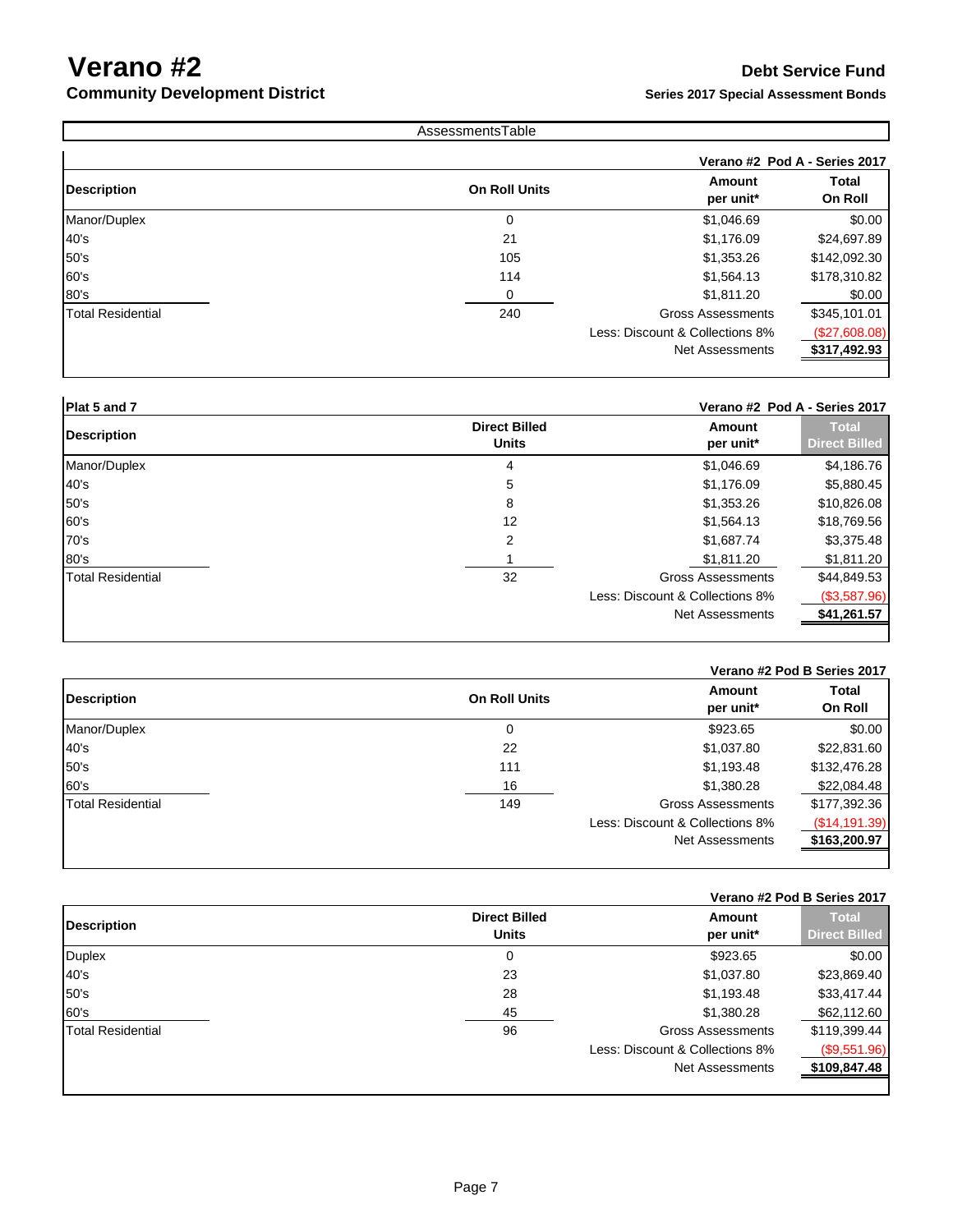**Community Development District** 

### **Verano #2 Pod C Series 2017**

| <b>Description</b> | <b>On Roll Units</b> | <b>Tax Roll</b><br>per unit*    | <b>Total</b><br>On Roll |
|--------------------|----------------------|---------------------------------|-------------------------|
| 40's               | 118                  | \$1,086.96                      | \$128,261.28            |
| 50's               | 95                   | \$1,086.96                      | \$103,261.20            |
| Total Residential  | 213                  | <b>Gross Assessments</b>        | \$231,522.48            |
|                    |                      | Less: Discount & Collections 8% | (\$18,521.80)           |
|                    |                      | Net Assessments                 | \$213,000.68            |
|                    |                      |                                 |                         |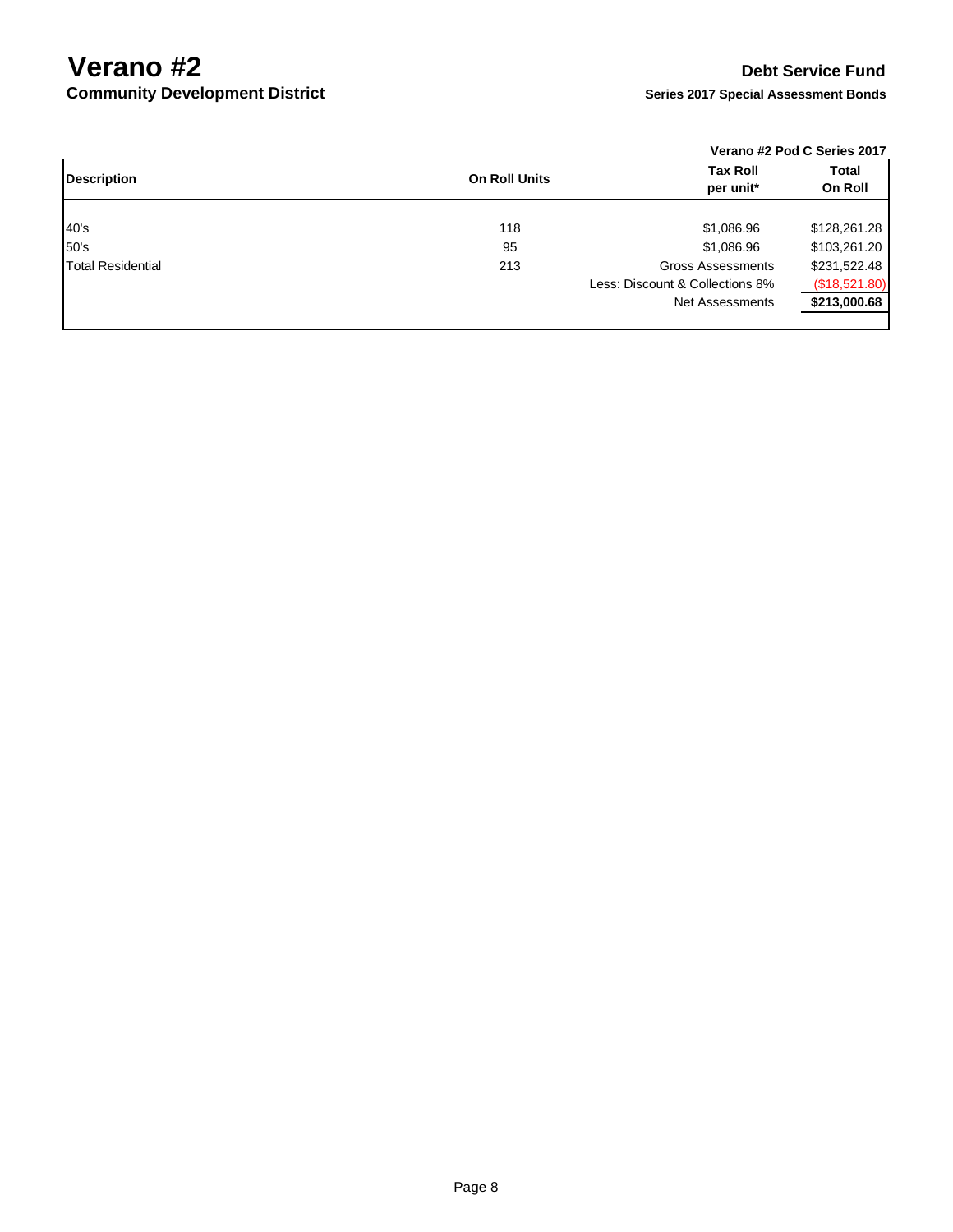| <b>DATE</b>  | <b>BALANCE</b> | <b>PRINCIPAL</b> | <b>INTEREST</b> | <b>TOTAL</b>   |
|--------------|----------------|------------------|-----------------|----------------|
| 11/01/21     | \$5,165,000.00 | \$95,000.00      | \$122,818.75    | \$217,818.75   |
| 05/01/22     | \$5,070,000.00 | \$0.00           | \$121,096.88    | \$121,096.88   |
| 11/01/22     | \$5,070,000.00 | \$100,000.00     | \$121,096.88    | \$221,096.88   |
| 05/01/23     | \$4,970,000.00 | \$0.00           | \$119,284.38    | \$119,284.38   |
| 11/01/23     | \$4,970,000.00 | \$105,000.00     | \$119,284.38    | \$224,284.38   |
| 05/01/24     | \$4,865,000.00 | \$0.00           | \$117,381.25    | \$117,381.25   |
| 11/01/24     | \$4,865,000.00 | \$110,000.00     | \$117,381.25    | \$227,381.25   |
| 05/01/25     | \$4,755,000.00 | \$0.00           | \$115,043.75    | \$115,043.75   |
| 11/01/25     | \$4,755,000.00 | \$115,000.00     | \$115,043.75    | \$230,043.75   |
| 05/01/26     | \$4,640,000.00 | \$0.00           | \$112,600.00    | \$112,600.00   |
| 11/01/26     | \$4,640,000.00 | \$115,000.00     | \$112,600.00    | \$227,600.00   |
| 05/01/27     | \$4,525,000.00 | \$0.00           | \$110,156.25    | \$110,156.25   |
| 11/01/27     | \$4,525,000.00 | \$120,000.00     | \$110,156.25    | \$230,156.25   |
| 05/01/28     | \$4,405,000.00 | \$0.00           | \$107,606.25    | \$107,606.25   |
| 11/01/28     | \$4,405,000.00 | \$125,000.00     | \$107,606.25    | \$232,606.25   |
| 05/01/29     | \$4,280,000.00 | \$0.00           | \$104,950.00    | \$104,950.00   |
| 11/01/29     | \$4,280,000.00 | \$130,000.00     | \$104,950.00    | \$234,950.00   |
| 05/01/30     | \$4,150,000.00 | \$0.00           | \$101,862.50    | \$101,862.50   |
| 11/01/30     | \$4,150,000.00 | \$140,000.00     | \$101,862.50    | \$241,862.50   |
| 05/01/31     | \$4,010,000.00 | \$0.00           | \$98,537.50     | \$98,537.50    |
| 11/01/31     | \$4,010,000.00 | \$145,000.00     | \$98,537.50     | \$243,537.50   |
| 05/01/32     | \$3,865,000.00 | \$0.00           | \$95,093.75     | \$95,093.75    |
| 11/01/32     | \$3,865,000.00 | \$150,000.00     | \$95,093.75     | \$245,093.75   |
| 05/01/33     | \$3,715,000.00 | \$0.00           | \$91,531.25     | \$91,531.25    |
| 11/01/33     | \$3,715,000.00 | \$160,000.00     | \$91,531.25     | \$251,531.25   |
| 05/01/34     | \$3,555,000.00 | \$0.00           | \$87,731.25     | \$87,731.25    |
| 11/01/34     | \$3,555,000.00 | \$165,000.00     | \$87,731.25     | \$252,731.25   |
| 05/01/35     | \$3,390,000.00 | \$0.00           | \$83,812.50     | \$83,812.50    |
| 11/01/35     | \$3,390,000.00 | \$175,000.00     | \$83,812.50     | \$258,812.50   |
| 05/01/36     | \$3,215,000.00 | \$0.00           | \$79,656.25     | \$79,656.25    |
| 11/01/36     | \$3,215,000.00 | \$185,000.00     | \$79,656.25     | \$264,656.25   |
| 05/01/37     | \$3,030,000.00 | \$0.00           | \$75,262.50     | \$75,262.50    |
| 11/01/37     | \$3,030,000.00 | \$190,000.00     | \$75,262.50     | \$265,262.50   |
| 05/01/38     | \$2,840,000.00 | \$0.00           | \$70,750.00     | \$70,750.00    |
| 11/01/38     | \$2,840,000.00 | \$200,000.00     | \$70,750.00     | \$270,750.00   |
| 05/01/39     | \$2,640,000.00 | \$0.00           | \$66,000.00     | \$66,000.00    |
| 11/01/39     | \$2,640,000.00 | \$210,000.00     | \$66,000.00     | \$276,000.00   |
| 05/01/40     | \$2,430,000.00 | \$0.00           | \$60,750.00     | \$60,750.00    |
| 11/01/40     | \$2,430,000.00 | \$220,000.00     | \$60,750.00     | \$280,750.00   |
| 05/01/41     | \$2,210,000.00 | \$0.00           | \$55,250.00     | \$55,250.00    |
| 11/01/41     | \$2,210,000.00 | \$230,000.00     | \$55,250.00     | \$285,250.00   |
| 05/01/42     | \$1,980,000.00 | \$0.00           | \$49,500.00     | \$49,500.00    |
| 11/01/42     | \$1,980,000.00 | \$245,000.00     | \$49,500.00     | \$294,500.00   |
| 05/01/43     | \$1,735,000.00 | \$0.00           | \$43,375.00     | \$43,375.00    |
| 11/01/43     | \$1,735,000.00 | \$255,000.00     | \$43,375.00     | \$298,375.00   |
| 05/01/44     | \$1,480,000.00 | \$0.00           | \$37,000.00     | \$37,000.00    |
| 11/01/44     | \$1,480,000.00 | \$270,000.00     | \$37,000.00     | \$307,000.00   |
| 05/01/45     | \$1,210,000.00 | \$0.00           | \$30,250.00     | \$30,250.00    |
| 11/01/45     | \$1,210,000.00 | \$280,000.00     | \$30,250.00     | \$310,250.00   |
| 05/01/46     | \$930,000.00   | \$0.00           | \$23,250.00     | \$23,250.00    |
| 11/01/46     | \$930,000.00   | \$295,000.00     | \$23,250.00     | \$318,250.00   |
| 05/01/47     | \$635,000.00   | \$0.00           | \$15,875.00     | \$15,875.00    |
| 11/01/47     | \$635,000.00   | \$310,000.00     | \$15,875.00     | \$325,875.00   |
| 05/01/48     | \$325,000.00   | \$0.00           | \$8,125.00      | \$8,125.00     |
| 11/01/48     | \$325,000.00   | \$325,000.00     | \$8,125.00      | \$333,125.00   |
| <b>TOTAL</b> |                | \$5,165,000.00   | \$4,286,281.25  | \$9,451,281.25 |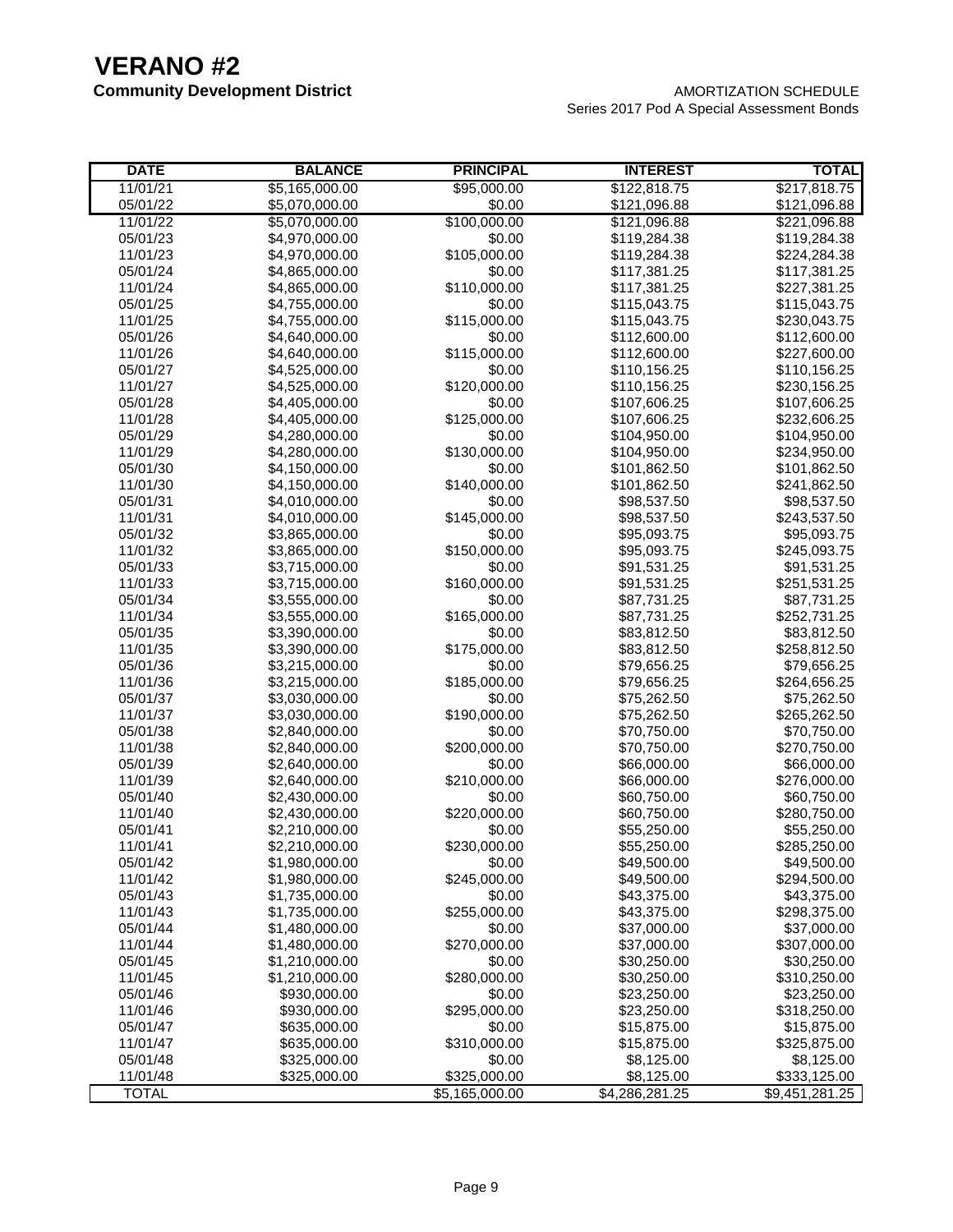| \$4,075,000.00<br>\$171,909.38<br>11/01/21<br>\$75,000.00<br>\$96,909.38<br>05/01/22<br>\$4,000,000.00<br>\$0.00<br>\$95,550.00<br>\$95,550.00<br>\$80,000.00<br>11/01/22<br>\$4,000,000.00<br>\$95,550.00<br>\$175,550.00<br>05/01/23<br>\$3,920,000.00<br>\$0.00<br>\$94,100.00<br>\$94,100.00<br>\$80,000.00<br>11/01/23<br>\$3,920,000.00<br>\$94,100.00<br>\$174,100.00<br>\$0.00<br>05/01/24<br>\$3,840,000.00<br>\$92,650.00<br>\$92,650.00<br>\$85,000.00<br>11/01/24<br>\$3,840,000.00<br>\$92,650.00<br>\$177,650.00<br>05/01/25<br>\$3,755,000.00<br>\$0.00<br>\$90,843.75<br>\$90,843.75<br>11/01/25<br>\$3,755,000.00<br>\$90,000.00<br>\$90,843.75<br>\$180,843.75<br>\$0.00<br>05/01/26<br>\$3,665,000.00<br>\$88,931.25<br>\$88,931.25<br>11/01/26<br>\$3,665,000.00<br>\$90,000.00<br>\$88,931.25<br>\$178,931.25<br>05/01/27<br>\$3,575,000.00<br>\$0.00<br>\$87,018.75<br>\$87,018.75<br>11/01/27<br>\$3,575,000.00<br>\$95,000.00<br>\$87,018.75<br>\$182,018.75<br>05/01/28<br>\$3,480,000.00<br>\$0.00<br>\$85,000.00<br>\$85,000.00<br>\$100,000.00<br>11/01/28<br>\$3,480,000.00<br>\$85,000.00<br>\$185,000.00<br>05/01/29<br>\$0.00<br>\$3,380,000.00<br>\$82,875.00<br>\$82,875.00<br>11/01/29<br>\$3,380,000.00<br>\$105,000.00<br>\$187,875.00<br>\$82,875.00<br>05/01/30<br>\$3,275,000.00<br>\$0.00<br>\$80,381.25<br>\$80,381.25<br>\$110,000.00<br>11/01/30<br>\$3,275,000.00<br>\$80,381.25<br>\$190,381.25<br>05/01/31<br>\$3,165,000.00<br>\$0.00<br>\$77,768.75<br>\$77,768.75<br>11/01/31<br>\$3,165,000.00<br>\$115,000.00<br>\$77,768.75<br>\$192,768.75<br>05/01/32<br>\$3,050,000.00<br>\$0.00<br>\$75,037.50<br>\$75,037.50<br>\$120,000.00<br>11/01/32<br>\$3,050,000.00<br>\$75,037.50<br>\$195,037.50<br>\$0.00<br>05/01/33<br>\$2,930,000.00<br>\$72,187.50<br>\$72,187.50<br>\$125,000.00<br>11/01/33<br>\$2,930,000.00<br>\$72,187.50<br>\$197,187.50<br>\$0.00<br>05/01/34<br>\$2,805,000.00<br>\$69,218.75<br>\$69,218.75<br>\$130,000.00<br>11/01/34<br>\$2,805,000.00<br>\$69,218.75<br>\$199,218.75<br>05/01/35<br>\$2,675,000.00<br>\$0.00<br>\$66,131.25<br>\$66,131.25<br>11/01/35<br>\$2,675,000.00<br>\$140,000.00<br>\$206,131.25<br>\$66,131.25<br>05/01/36<br>\$2,535,000.00<br>\$0.00<br>\$62,806.25<br>\$62,806.25<br>\$145,000.00<br>11/01/36<br>\$2,535,000.00<br>\$62,806.25<br>\$207,806.25<br>05/01/37<br>\$2,390,000.00<br>\$0.00<br>\$59,362.50<br>\$59,362.50<br>11/01/37<br>\$2,390,000.00<br>\$150,000.00<br>\$59,362.50<br>\$209,362.50<br>\$0.00<br>05/01/38<br>\$2,240,000.00<br>\$55,800.00<br>\$55,800.00<br>\$160,000.00<br>11/01/38<br>\$2,240,000.00<br>\$215,800.00<br>\$55,800.00<br>05/01/39<br>\$2,080,000.00<br>\$0.00<br>\$52,000.00<br>\$52,000.00<br>11/01/39<br>\$2,080,000.00<br>\$165,000.00<br>\$217,000.00<br>\$52,000.00<br>\$0.00<br>05/01/40<br>\$1,915,000.00<br>\$47,875.00<br>\$47,875.00<br>11/01/40<br>\$1,915,000.00<br>\$175,000.00<br>\$47,875.00<br>\$222,875.00<br>05/01/41<br>\$1,740,000.00<br>\$0.00<br>\$43,500.00<br>\$43,500.00<br>\$185,000.00<br>11/01/41<br>\$1,740,000.00<br>\$43,500.00<br>\$228,500.00<br>05/01/42<br>\$1,555,000.00<br>\$0.00<br>\$38,875.00<br>\$38,875.00<br>\$1,555,000.00<br>\$190,000.00<br>11/01/42<br>\$38,875.00<br>\$228,875.00<br>05/01/43<br>\$1,365,000.00<br>\$0.00<br>\$34,125.00<br>\$34,125.00<br>\$200,000.00<br>11/01/43<br>\$1,365,000.00<br>\$34,125.00<br>\$234,125.00<br>05/01/44<br>\$1,165,000.00<br>\$0.00<br>\$29,125.00<br>\$29,125.00<br>\$1,165,000.00<br>\$210,000.00<br>\$29,125.00<br>\$239,125.00<br>11/01/44<br>\$955,000.00<br>\$0.00<br>05/01/45<br>\$23,875.00<br>\$23,875.00<br>11/01/45<br>\$955,000.00<br>\$220,000.00<br>\$23,875.00<br>\$243,875.00<br>05/01/46<br>\$735,000.00<br>\$0.00<br>\$18,375.00<br>\$18,375.00<br>11/01/46<br>\$735,000.00<br>\$235,000.00<br>\$18,375.00<br>\$253,375.00<br>\$500,000.00<br>\$0.00<br>\$12,500.00<br>\$12,500.00<br>05/01/47<br>\$500,000.00<br>\$245,000.00<br>\$12,500.00<br>11/01/47<br>\$257,500.00<br>05/01/48<br>\$255,000.00<br>\$0.00<br>\$6,375.00<br>\$6,375.00<br>\$6,375.00<br>11/01/48<br>\$255,000.00<br>\$255,000.00<br>\$261,375.00 | <b>DATE</b>  | <b>BALANCE</b> | <b>PRINCIPAL</b> | <b>INTEREST</b> | TOTAL          |
|----------------------------------------------------------------------------------------------------------------------------------------------------------------------------------------------------------------------------------------------------------------------------------------------------------------------------------------------------------------------------------------------------------------------------------------------------------------------------------------------------------------------------------------------------------------------------------------------------------------------------------------------------------------------------------------------------------------------------------------------------------------------------------------------------------------------------------------------------------------------------------------------------------------------------------------------------------------------------------------------------------------------------------------------------------------------------------------------------------------------------------------------------------------------------------------------------------------------------------------------------------------------------------------------------------------------------------------------------------------------------------------------------------------------------------------------------------------------------------------------------------------------------------------------------------------------------------------------------------------------------------------------------------------------------------------------------------------------------------------------------------------------------------------------------------------------------------------------------------------------------------------------------------------------------------------------------------------------------------------------------------------------------------------------------------------------------------------------------------------------------------------------------------------------------------------------------------------------------------------------------------------------------------------------------------------------------------------------------------------------------------------------------------------------------------------------------------------------------------------------------------------------------------------------------------------------------------------------------------------------------------------------------------------------------------------------------------------------------------------------------------------------------------------------------------------------------------------------------------------------------------------------------------------------------------------------------------------------------------------------------------------------------------------------------------------------------------------------------------------------------------------------------------------------------------------------------------------------------------------------------------------------------------------------------------------------------------------------------------------------------------------------------------------------------------------------------------------------------------------------------------------------------------------------------------------------------------------------------------------------------------------------------------------------------------------------------------------------------------------------------------------------------------------------------------------------------------------------------------------------------------------------------------------------------------------------------------------------------------------------------------------------------------------------------------------------------------------------------------------------------------------------------------------------------------|--------------|----------------|------------------|-----------------|----------------|
|                                                                                                                                                                                                                                                                                                                                                                                                                                                                                                                                                                                                                                                                                                                                                                                                                                                                                                                                                                                                                                                                                                                                                                                                                                                                                                                                                                                                                                                                                                                                                                                                                                                                                                                                                                                                                                                                                                                                                                                                                                                                                                                                                                                                                                                                                                                                                                                                                                                                                                                                                                                                                                                                                                                                                                                                                                                                                                                                                                                                                                                                                                                                                                                                                                                                                                                                                                                                                                                                                                                                                                                                                                                                                                                                                                                                                                                                                                                                                                                                                                                                                                                                                                                  |              |                |                  |                 |                |
|                                                                                                                                                                                                                                                                                                                                                                                                                                                                                                                                                                                                                                                                                                                                                                                                                                                                                                                                                                                                                                                                                                                                                                                                                                                                                                                                                                                                                                                                                                                                                                                                                                                                                                                                                                                                                                                                                                                                                                                                                                                                                                                                                                                                                                                                                                                                                                                                                                                                                                                                                                                                                                                                                                                                                                                                                                                                                                                                                                                                                                                                                                                                                                                                                                                                                                                                                                                                                                                                                                                                                                                                                                                                                                                                                                                                                                                                                                                                                                                                                                                                                                                                                                                  |              |                |                  |                 |                |
|                                                                                                                                                                                                                                                                                                                                                                                                                                                                                                                                                                                                                                                                                                                                                                                                                                                                                                                                                                                                                                                                                                                                                                                                                                                                                                                                                                                                                                                                                                                                                                                                                                                                                                                                                                                                                                                                                                                                                                                                                                                                                                                                                                                                                                                                                                                                                                                                                                                                                                                                                                                                                                                                                                                                                                                                                                                                                                                                                                                                                                                                                                                                                                                                                                                                                                                                                                                                                                                                                                                                                                                                                                                                                                                                                                                                                                                                                                                                                                                                                                                                                                                                                                                  |              |                |                  |                 |                |
|                                                                                                                                                                                                                                                                                                                                                                                                                                                                                                                                                                                                                                                                                                                                                                                                                                                                                                                                                                                                                                                                                                                                                                                                                                                                                                                                                                                                                                                                                                                                                                                                                                                                                                                                                                                                                                                                                                                                                                                                                                                                                                                                                                                                                                                                                                                                                                                                                                                                                                                                                                                                                                                                                                                                                                                                                                                                                                                                                                                                                                                                                                                                                                                                                                                                                                                                                                                                                                                                                                                                                                                                                                                                                                                                                                                                                                                                                                                                                                                                                                                                                                                                                                                  |              |                |                  |                 |                |
|                                                                                                                                                                                                                                                                                                                                                                                                                                                                                                                                                                                                                                                                                                                                                                                                                                                                                                                                                                                                                                                                                                                                                                                                                                                                                                                                                                                                                                                                                                                                                                                                                                                                                                                                                                                                                                                                                                                                                                                                                                                                                                                                                                                                                                                                                                                                                                                                                                                                                                                                                                                                                                                                                                                                                                                                                                                                                                                                                                                                                                                                                                                                                                                                                                                                                                                                                                                                                                                                                                                                                                                                                                                                                                                                                                                                                                                                                                                                                                                                                                                                                                                                                                                  |              |                |                  |                 |                |
|                                                                                                                                                                                                                                                                                                                                                                                                                                                                                                                                                                                                                                                                                                                                                                                                                                                                                                                                                                                                                                                                                                                                                                                                                                                                                                                                                                                                                                                                                                                                                                                                                                                                                                                                                                                                                                                                                                                                                                                                                                                                                                                                                                                                                                                                                                                                                                                                                                                                                                                                                                                                                                                                                                                                                                                                                                                                                                                                                                                                                                                                                                                                                                                                                                                                                                                                                                                                                                                                                                                                                                                                                                                                                                                                                                                                                                                                                                                                                                                                                                                                                                                                                                                  |              |                |                  |                 |                |
|                                                                                                                                                                                                                                                                                                                                                                                                                                                                                                                                                                                                                                                                                                                                                                                                                                                                                                                                                                                                                                                                                                                                                                                                                                                                                                                                                                                                                                                                                                                                                                                                                                                                                                                                                                                                                                                                                                                                                                                                                                                                                                                                                                                                                                                                                                                                                                                                                                                                                                                                                                                                                                                                                                                                                                                                                                                                                                                                                                                                                                                                                                                                                                                                                                                                                                                                                                                                                                                                                                                                                                                                                                                                                                                                                                                                                                                                                                                                                                                                                                                                                                                                                                                  |              |                |                  |                 |                |
|                                                                                                                                                                                                                                                                                                                                                                                                                                                                                                                                                                                                                                                                                                                                                                                                                                                                                                                                                                                                                                                                                                                                                                                                                                                                                                                                                                                                                                                                                                                                                                                                                                                                                                                                                                                                                                                                                                                                                                                                                                                                                                                                                                                                                                                                                                                                                                                                                                                                                                                                                                                                                                                                                                                                                                                                                                                                                                                                                                                                                                                                                                                                                                                                                                                                                                                                                                                                                                                                                                                                                                                                                                                                                                                                                                                                                                                                                                                                                                                                                                                                                                                                                                                  |              |                |                  |                 |                |
|                                                                                                                                                                                                                                                                                                                                                                                                                                                                                                                                                                                                                                                                                                                                                                                                                                                                                                                                                                                                                                                                                                                                                                                                                                                                                                                                                                                                                                                                                                                                                                                                                                                                                                                                                                                                                                                                                                                                                                                                                                                                                                                                                                                                                                                                                                                                                                                                                                                                                                                                                                                                                                                                                                                                                                                                                                                                                                                                                                                                                                                                                                                                                                                                                                                                                                                                                                                                                                                                                                                                                                                                                                                                                                                                                                                                                                                                                                                                                                                                                                                                                                                                                                                  |              |                |                  |                 |                |
|                                                                                                                                                                                                                                                                                                                                                                                                                                                                                                                                                                                                                                                                                                                                                                                                                                                                                                                                                                                                                                                                                                                                                                                                                                                                                                                                                                                                                                                                                                                                                                                                                                                                                                                                                                                                                                                                                                                                                                                                                                                                                                                                                                                                                                                                                                                                                                                                                                                                                                                                                                                                                                                                                                                                                                                                                                                                                                                                                                                                                                                                                                                                                                                                                                                                                                                                                                                                                                                                                                                                                                                                                                                                                                                                                                                                                                                                                                                                                                                                                                                                                                                                                                                  |              |                |                  |                 |                |
|                                                                                                                                                                                                                                                                                                                                                                                                                                                                                                                                                                                                                                                                                                                                                                                                                                                                                                                                                                                                                                                                                                                                                                                                                                                                                                                                                                                                                                                                                                                                                                                                                                                                                                                                                                                                                                                                                                                                                                                                                                                                                                                                                                                                                                                                                                                                                                                                                                                                                                                                                                                                                                                                                                                                                                                                                                                                                                                                                                                                                                                                                                                                                                                                                                                                                                                                                                                                                                                                                                                                                                                                                                                                                                                                                                                                                                                                                                                                                                                                                                                                                                                                                                                  |              |                |                  |                 |                |
|                                                                                                                                                                                                                                                                                                                                                                                                                                                                                                                                                                                                                                                                                                                                                                                                                                                                                                                                                                                                                                                                                                                                                                                                                                                                                                                                                                                                                                                                                                                                                                                                                                                                                                                                                                                                                                                                                                                                                                                                                                                                                                                                                                                                                                                                                                                                                                                                                                                                                                                                                                                                                                                                                                                                                                                                                                                                                                                                                                                                                                                                                                                                                                                                                                                                                                                                                                                                                                                                                                                                                                                                                                                                                                                                                                                                                                                                                                                                                                                                                                                                                                                                                                                  |              |                |                  |                 |                |
|                                                                                                                                                                                                                                                                                                                                                                                                                                                                                                                                                                                                                                                                                                                                                                                                                                                                                                                                                                                                                                                                                                                                                                                                                                                                                                                                                                                                                                                                                                                                                                                                                                                                                                                                                                                                                                                                                                                                                                                                                                                                                                                                                                                                                                                                                                                                                                                                                                                                                                                                                                                                                                                                                                                                                                                                                                                                                                                                                                                                                                                                                                                                                                                                                                                                                                                                                                                                                                                                                                                                                                                                                                                                                                                                                                                                                                                                                                                                                                                                                                                                                                                                                                                  |              |                |                  |                 |                |
|                                                                                                                                                                                                                                                                                                                                                                                                                                                                                                                                                                                                                                                                                                                                                                                                                                                                                                                                                                                                                                                                                                                                                                                                                                                                                                                                                                                                                                                                                                                                                                                                                                                                                                                                                                                                                                                                                                                                                                                                                                                                                                                                                                                                                                                                                                                                                                                                                                                                                                                                                                                                                                                                                                                                                                                                                                                                                                                                                                                                                                                                                                                                                                                                                                                                                                                                                                                                                                                                                                                                                                                                                                                                                                                                                                                                                                                                                                                                                                                                                                                                                                                                                                                  |              |                |                  |                 |                |
|                                                                                                                                                                                                                                                                                                                                                                                                                                                                                                                                                                                                                                                                                                                                                                                                                                                                                                                                                                                                                                                                                                                                                                                                                                                                                                                                                                                                                                                                                                                                                                                                                                                                                                                                                                                                                                                                                                                                                                                                                                                                                                                                                                                                                                                                                                                                                                                                                                                                                                                                                                                                                                                                                                                                                                                                                                                                                                                                                                                                                                                                                                                                                                                                                                                                                                                                                                                                                                                                                                                                                                                                                                                                                                                                                                                                                                                                                                                                                                                                                                                                                                                                                                                  |              |                |                  |                 |                |
|                                                                                                                                                                                                                                                                                                                                                                                                                                                                                                                                                                                                                                                                                                                                                                                                                                                                                                                                                                                                                                                                                                                                                                                                                                                                                                                                                                                                                                                                                                                                                                                                                                                                                                                                                                                                                                                                                                                                                                                                                                                                                                                                                                                                                                                                                                                                                                                                                                                                                                                                                                                                                                                                                                                                                                                                                                                                                                                                                                                                                                                                                                                                                                                                                                                                                                                                                                                                                                                                                                                                                                                                                                                                                                                                                                                                                                                                                                                                                                                                                                                                                                                                                                                  |              |                |                  |                 |                |
|                                                                                                                                                                                                                                                                                                                                                                                                                                                                                                                                                                                                                                                                                                                                                                                                                                                                                                                                                                                                                                                                                                                                                                                                                                                                                                                                                                                                                                                                                                                                                                                                                                                                                                                                                                                                                                                                                                                                                                                                                                                                                                                                                                                                                                                                                                                                                                                                                                                                                                                                                                                                                                                                                                                                                                                                                                                                                                                                                                                                                                                                                                                                                                                                                                                                                                                                                                                                                                                                                                                                                                                                                                                                                                                                                                                                                                                                                                                                                                                                                                                                                                                                                                                  |              |                |                  |                 |                |
|                                                                                                                                                                                                                                                                                                                                                                                                                                                                                                                                                                                                                                                                                                                                                                                                                                                                                                                                                                                                                                                                                                                                                                                                                                                                                                                                                                                                                                                                                                                                                                                                                                                                                                                                                                                                                                                                                                                                                                                                                                                                                                                                                                                                                                                                                                                                                                                                                                                                                                                                                                                                                                                                                                                                                                                                                                                                                                                                                                                                                                                                                                                                                                                                                                                                                                                                                                                                                                                                                                                                                                                                                                                                                                                                                                                                                                                                                                                                                                                                                                                                                                                                                                                  |              |                |                  |                 |                |
|                                                                                                                                                                                                                                                                                                                                                                                                                                                                                                                                                                                                                                                                                                                                                                                                                                                                                                                                                                                                                                                                                                                                                                                                                                                                                                                                                                                                                                                                                                                                                                                                                                                                                                                                                                                                                                                                                                                                                                                                                                                                                                                                                                                                                                                                                                                                                                                                                                                                                                                                                                                                                                                                                                                                                                                                                                                                                                                                                                                                                                                                                                                                                                                                                                                                                                                                                                                                                                                                                                                                                                                                                                                                                                                                                                                                                                                                                                                                                                                                                                                                                                                                                                                  |              |                |                  |                 |                |
|                                                                                                                                                                                                                                                                                                                                                                                                                                                                                                                                                                                                                                                                                                                                                                                                                                                                                                                                                                                                                                                                                                                                                                                                                                                                                                                                                                                                                                                                                                                                                                                                                                                                                                                                                                                                                                                                                                                                                                                                                                                                                                                                                                                                                                                                                                                                                                                                                                                                                                                                                                                                                                                                                                                                                                                                                                                                                                                                                                                                                                                                                                                                                                                                                                                                                                                                                                                                                                                                                                                                                                                                                                                                                                                                                                                                                                                                                                                                                                                                                                                                                                                                                                                  |              |                |                  |                 |                |
|                                                                                                                                                                                                                                                                                                                                                                                                                                                                                                                                                                                                                                                                                                                                                                                                                                                                                                                                                                                                                                                                                                                                                                                                                                                                                                                                                                                                                                                                                                                                                                                                                                                                                                                                                                                                                                                                                                                                                                                                                                                                                                                                                                                                                                                                                                                                                                                                                                                                                                                                                                                                                                                                                                                                                                                                                                                                                                                                                                                                                                                                                                                                                                                                                                                                                                                                                                                                                                                                                                                                                                                                                                                                                                                                                                                                                                                                                                                                                                                                                                                                                                                                                                                  |              |                |                  |                 |                |
|                                                                                                                                                                                                                                                                                                                                                                                                                                                                                                                                                                                                                                                                                                                                                                                                                                                                                                                                                                                                                                                                                                                                                                                                                                                                                                                                                                                                                                                                                                                                                                                                                                                                                                                                                                                                                                                                                                                                                                                                                                                                                                                                                                                                                                                                                                                                                                                                                                                                                                                                                                                                                                                                                                                                                                                                                                                                                                                                                                                                                                                                                                                                                                                                                                                                                                                                                                                                                                                                                                                                                                                                                                                                                                                                                                                                                                                                                                                                                                                                                                                                                                                                                                                  |              |                |                  |                 |                |
|                                                                                                                                                                                                                                                                                                                                                                                                                                                                                                                                                                                                                                                                                                                                                                                                                                                                                                                                                                                                                                                                                                                                                                                                                                                                                                                                                                                                                                                                                                                                                                                                                                                                                                                                                                                                                                                                                                                                                                                                                                                                                                                                                                                                                                                                                                                                                                                                                                                                                                                                                                                                                                                                                                                                                                                                                                                                                                                                                                                                                                                                                                                                                                                                                                                                                                                                                                                                                                                                                                                                                                                                                                                                                                                                                                                                                                                                                                                                                                                                                                                                                                                                                                                  |              |                |                  |                 |                |
|                                                                                                                                                                                                                                                                                                                                                                                                                                                                                                                                                                                                                                                                                                                                                                                                                                                                                                                                                                                                                                                                                                                                                                                                                                                                                                                                                                                                                                                                                                                                                                                                                                                                                                                                                                                                                                                                                                                                                                                                                                                                                                                                                                                                                                                                                                                                                                                                                                                                                                                                                                                                                                                                                                                                                                                                                                                                                                                                                                                                                                                                                                                                                                                                                                                                                                                                                                                                                                                                                                                                                                                                                                                                                                                                                                                                                                                                                                                                                                                                                                                                                                                                                                                  |              |                |                  |                 |                |
|                                                                                                                                                                                                                                                                                                                                                                                                                                                                                                                                                                                                                                                                                                                                                                                                                                                                                                                                                                                                                                                                                                                                                                                                                                                                                                                                                                                                                                                                                                                                                                                                                                                                                                                                                                                                                                                                                                                                                                                                                                                                                                                                                                                                                                                                                                                                                                                                                                                                                                                                                                                                                                                                                                                                                                                                                                                                                                                                                                                                                                                                                                                                                                                                                                                                                                                                                                                                                                                                                                                                                                                                                                                                                                                                                                                                                                                                                                                                                                                                                                                                                                                                                                                  |              |                |                  |                 |                |
|                                                                                                                                                                                                                                                                                                                                                                                                                                                                                                                                                                                                                                                                                                                                                                                                                                                                                                                                                                                                                                                                                                                                                                                                                                                                                                                                                                                                                                                                                                                                                                                                                                                                                                                                                                                                                                                                                                                                                                                                                                                                                                                                                                                                                                                                                                                                                                                                                                                                                                                                                                                                                                                                                                                                                                                                                                                                                                                                                                                                                                                                                                                                                                                                                                                                                                                                                                                                                                                                                                                                                                                                                                                                                                                                                                                                                                                                                                                                                                                                                                                                                                                                                                                  |              |                |                  |                 |                |
|                                                                                                                                                                                                                                                                                                                                                                                                                                                                                                                                                                                                                                                                                                                                                                                                                                                                                                                                                                                                                                                                                                                                                                                                                                                                                                                                                                                                                                                                                                                                                                                                                                                                                                                                                                                                                                                                                                                                                                                                                                                                                                                                                                                                                                                                                                                                                                                                                                                                                                                                                                                                                                                                                                                                                                                                                                                                                                                                                                                                                                                                                                                                                                                                                                                                                                                                                                                                                                                                                                                                                                                                                                                                                                                                                                                                                                                                                                                                                                                                                                                                                                                                                                                  |              |                |                  |                 |                |
|                                                                                                                                                                                                                                                                                                                                                                                                                                                                                                                                                                                                                                                                                                                                                                                                                                                                                                                                                                                                                                                                                                                                                                                                                                                                                                                                                                                                                                                                                                                                                                                                                                                                                                                                                                                                                                                                                                                                                                                                                                                                                                                                                                                                                                                                                                                                                                                                                                                                                                                                                                                                                                                                                                                                                                                                                                                                                                                                                                                                                                                                                                                                                                                                                                                                                                                                                                                                                                                                                                                                                                                                                                                                                                                                                                                                                                                                                                                                                                                                                                                                                                                                                                                  |              |                |                  |                 |                |
|                                                                                                                                                                                                                                                                                                                                                                                                                                                                                                                                                                                                                                                                                                                                                                                                                                                                                                                                                                                                                                                                                                                                                                                                                                                                                                                                                                                                                                                                                                                                                                                                                                                                                                                                                                                                                                                                                                                                                                                                                                                                                                                                                                                                                                                                                                                                                                                                                                                                                                                                                                                                                                                                                                                                                                                                                                                                                                                                                                                                                                                                                                                                                                                                                                                                                                                                                                                                                                                                                                                                                                                                                                                                                                                                                                                                                                                                                                                                                                                                                                                                                                                                                                                  |              |                |                  |                 |                |
|                                                                                                                                                                                                                                                                                                                                                                                                                                                                                                                                                                                                                                                                                                                                                                                                                                                                                                                                                                                                                                                                                                                                                                                                                                                                                                                                                                                                                                                                                                                                                                                                                                                                                                                                                                                                                                                                                                                                                                                                                                                                                                                                                                                                                                                                                                                                                                                                                                                                                                                                                                                                                                                                                                                                                                                                                                                                                                                                                                                                                                                                                                                                                                                                                                                                                                                                                                                                                                                                                                                                                                                                                                                                                                                                                                                                                                                                                                                                                                                                                                                                                                                                                                                  |              |                |                  |                 |                |
|                                                                                                                                                                                                                                                                                                                                                                                                                                                                                                                                                                                                                                                                                                                                                                                                                                                                                                                                                                                                                                                                                                                                                                                                                                                                                                                                                                                                                                                                                                                                                                                                                                                                                                                                                                                                                                                                                                                                                                                                                                                                                                                                                                                                                                                                                                                                                                                                                                                                                                                                                                                                                                                                                                                                                                                                                                                                                                                                                                                                                                                                                                                                                                                                                                                                                                                                                                                                                                                                                                                                                                                                                                                                                                                                                                                                                                                                                                                                                                                                                                                                                                                                                                                  |              |                |                  |                 |                |
|                                                                                                                                                                                                                                                                                                                                                                                                                                                                                                                                                                                                                                                                                                                                                                                                                                                                                                                                                                                                                                                                                                                                                                                                                                                                                                                                                                                                                                                                                                                                                                                                                                                                                                                                                                                                                                                                                                                                                                                                                                                                                                                                                                                                                                                                                                                                                                                                                                                                                                                                                                                                                                                                                                                                                                                                                                                                                                                                                                                                                                                                                                                                                                                                                                                                                                                                                                                                                                                                                                                                                                                                                                                                                                                                                                                                                                                                                                                                                                                                                                                                                                                                                                                  |              |                |                  |                 |                |
|                                                                                                                                                                                                                                                                                                                                                                                                                                                                                                                                                                                                                                                                                                                                                                                                                                                                                                                                                                                                                                                                                                                                                                                                                                                                                                                                                                                                                                                                                                                                                                                                                                                                                                                                                                                                                                                                                                                                                                                                                                                                                                                                                                                                                                                                                                                                                                                                                                                                                                                                                                                                                                                                                                                                                                                                                                                                                                                                                                                                                                                                                                                                                                                                                                                                                                                                                                                                                                                                                                                                                                                                                                                                                                                                                                                                                                                                                                                                                                                                                                                                                                                                                                                  |              |                |                  |                 |                |
|                                                                                                                                                                                                                                                                                                                                                                                                                                                                                                                                                                                                                                                                                                                                                                                                                                                                                                                                                                                                                                                                                                                                                                                                                                                                                                                                                                                                                                                                                                                                                                                                                                                                                                                                                                                                                                                                                                                                                                                                                                                                                                                                                                                                                                                                                                                                                                                                                                                                                                                                                                                                                                                                                                                                                                                                                                                                                                                                                                                                                                                                                                                                                                                                                                                                                                                                                                                                                                                                                                                                                                                                                                                                                                                                                                                                                                                                                                                                                                                                                                                                                                                                                                                  |              |                |                  |                 |                |
|                                                                                                                                                                                                                                                                                                                                                                                                                                                                                                                                                                                                                                                                                                                                                                                                                                                                                                                                                                                                                                                                                                                                                                                                                                                                                                                                                                                                                                                                                                                                                                                                                                                                                                                                                                                                                                                                                                                                                                                                                                                                                                                                                                                                                                                                                                                                                                                                                                                                                                                                                                                                                                                                                                                                                                                                                                                                                                                                                                                                                                                                                                                                                                                                                                                                                                                                                                                                                                                                                                                                                                                                                                                                                                                                                                                                                                                                                                                                                                                                                                                                                                                                                                                  |              |                |                  |                 |                |
|                                                                                                                                                                                                                                                                                                                                                                                                                                                                                                                                                                                                                                                                                                                                                                                                                                                                                                                                                                                                                                                                                                                                                                                                                                                                                                                                                                                                                                                                                                                                                                                                                                                                                                                                                                                                                                                                                                                                                                                                                                                                                                                                                                                                                                                                                                                                                                                                                                                                                                                                                                                                                                                                                                                                                                                                                                                                                                                                                                                                                                                                                                                                                                                                                                                                                                                                                                                                                                                                                                                                                                                                                                                                                                                                                                                                                                                                                                                                                                                                                                                                                                                                                                                  |              |                |                  |                 |                |
|                                                                                                                                                                                                                                                                                                                                                                                                                                                                                                                                                                                                                                                                                                                                                                                                                                                                                                                                                                                                                                                                                                                                                                                                                                                                                                                                                                                                                                                                                                                                                                                                                                                                                                                                                                                                                                                                                                                                                                                                                                                                                                                                                                                                                                                                                                                                                                                                                                                                                                                                                                                                                                                                                                                                                                                                                                                                                                                                                                                                                                                                                                                                                                                                                                                                                                                                                                                                                                                                                                                                                                                                                                                                                                                                                                                                                                                                                                                                                                                                                                                                                                                                                                                  |              |                |                  |                 |                |
|                                                                                                                                                                                                                                                                                                                                                                                                                                                                                                                                                                                                                                                                                                                                                                                                                                                                                                                                                                                                                                                                                                                                                                                                                                                                                                                                                                                                                                                                                                                                                                                                                                                                                                                                                                                                                                                                                                                                                                                                                                                                                                                                                                                                                                                                                                                                                                                                                                                                                                                                                                                                                                                                                                                                                                                                                                                                                                                                                                                                                                                                                                                                                                                                                                                                                                                                                                                                                                                                                                                                                                                                                                                                                                                                                                                                                                                                                                                                                                                                                                                                                                                                                                                  |              |                |                  |                 |                |
|                                                                                                                                                                                                                                                                                                                                                                                                                                                                                                                                                                                                                                                                                                                                                                                                                                                                                                                                                                                                                                                                                                                                                                                                                                                                                                                                                                                                                                                                                                                                                                                                                                                                                                                                                                                                                                                                                                                                                                                                                                                                                                                                                                                                                                                                                                                                                                                                                                                                                                                                                                                                                                                                                                                                                                                                                                                                                                                                                                                                                                                                                                                                                                                                                                                                                                                                                                                                                                                                                                                                                                                                                                                                                                                                                                                                                                                                                                                                                                                                                                                                                                                                                                                  |              |                |                  |                 |                |
|                                                                                                                                                                                                                                                                                                                                                                                                                                                                                                                                                                                                                                                                                                                                                                                                                                                                                                                                                                                                                                                                                                                                                                                                                                                                                                                                                                                                                                                                                                                                                                                                                                                                                                                                                                                                                                                                                                                                                                                                                                                                                                                                                                                                                                                                                                                                                                                                                                                                                                                                                                                                                                                                                                                                                                                                                                                                                                                                                                                                                                                                                                                                                                                                                                                                                                                                                                                                                                                                                                                                                                                                                                                                                                                                                                                                                                                                                                                                                                                                                                                                                                                                                                                  |              |                |                  |                 |                |
|                                                                                                                                                                                                                                                                                                                                                                                                                                                                                                                                                                                                                                                                                                                                                                                                                                                                                                                                                                                                                                                                                                                                                                                                                                                                                                                                                                                                                                                                                                                                                                                                                                                                                                                                                                                                                                                                                                                                                                                                                                                                                                                                                                                                                                                                                                                                                                                                                                                                                                                                                                                                                                                                                                                                                                                                                                                                                                                                                                                                                                                                                                                                                                                                                                                                                                                                                                                                                                                                                                                                                                                                                                                                                                                                                                                                                                                                                                                                                                                                                                                                                                                                                                                  |              |                |                  |                 |                |
|                                                                                                                                                                                                                                                                                                                                                                                                                                                                                                                                                                                                                                                                                                                                                                                                                                                                                                                                                                                                                                                                                                                                                                                                                                                                                                                                                                                                                                                                                                                                                                                                                                                                                                                                                                                                                                                                                                                                                                                                                                                                                                                                                                                                                                                                                                                                                                                                                                                                                                                                                                                                                                                                                                                                                                                                                                                                                                                                                                                                                                                                                                                                                                                                                                                                                                                                                                                                                                                                                                                                                                                                                                                                                                                                                                                                                                                                                                                                                                                                                                                                                                                                                                                  |              |                |                  |                 |                |
|                                                                                                                                                                                                                                                                                                                                                                                                                                                                                                                                                                                                                                                                                                                                                                                                                                                                                                                                                                                                                                                                                                                                                                                                                                                                                                                                                                                                                                                                                                                                                                                                                                                                                                                                                                                                                                                                                                                                                                                                                                                                                                                                                                                                                                                                                                                                                                                                                                                                                                                                                                                                                                                                                                                                                                                                                                                                                                                                                                                                                                                                                                                                                                                                                                                                                                                                                                                                                                                                                                                                                                                                                                                                                                                                                                                                                                                                                                                                                                                                                                                                                                                                                                                  |              |                |                  |                 |                |
|                                                                                                                                                                                                                                                                                                                                                                                                                                                                                                                                                                                                                                                                                                                                                                                                                                                                                                                                                                                                                                                                                                                                                                                                                                                                                                                                                                                                                                                                                                                                                                                                                                                                                                                                                                                                                                                                                                                                                                                                                                                                                                                                                                                                                                                                                                                                                                                                                                                                                                                                                                                                                                                                                                                                                                                                                                                                                                                                                                                                                                                                                                                                                                                                                                                                                                                                                                                                                                                                                                                                                                                                                                                                                                                                                                                                                                                                                                                                                                                                                                                                                                                                                                                  |              |                |                  |                 |                |
|                                                                                                                                                                                                                                                                                                                                                                                                                                                                                                                                                                                                                                                                                                                                                                                                                                                                                                                                                                                                                                                                                                                                                                                                                                                                                                                                                                                                                                                                                                                                                                                                                                                                                                                                                                                                                                                                                                                                                                                                                                                                                                                                                                                                                                                                                                                                                                                                                                                                                                                                                                                                                                                                                                                                                                                                                                                                                                                                                                                                                                                                                                                                                                                                                                                                                                                                                                                                                                                                                                                                                                                                                                                                                                                                                                                                                                                                                                                                                                                                                                                                                                                                                                                  |              |                |                  |                 |                |
|                                                                                                                                                                                                                                                                                                                                                                                                                                                                                                                                                                                                                                                                                                                                                                                                                                                                                                                                                                                                                                                                                                                                                                                                                                                                                                                                                                                                                                                                                                                                                                                                                                                                                                                                                                                                                                                                                                                                                                                                                                                                                                                                                                                                                                                                                                                                                                                                                                                                                                                                                                                                                                                                                                                                                                                                                                                                                                                                                                                                                                                                                                                                                                                                                                                                                                                                                                                                                                                                                                                                                                                                                                                                                                                                                                                                                                                                                                                                                                                                                                                                                                                                                                                  |              |                |                  |                 |                |
|                                                                                                                                                                                                                                                                                                                                                                                                                                                                                                                                                                                                                                                                                                                                                                                                                                                                                                                                                                                                                                                                                                                                                                                                                                                                                                                                                                                                                                                                                                                                                                                                                                                                                                                                                                                                                                                                                                                                                                                                                                                                                                                                                                                                                                                                                                                                                                                                                                                                                                                                                                                                                                                                                                                                                                                                                                                                                                                                                                                                                                                                                                                                                                                                                                                                                                                                                                                                                                                                                                                                                                                                                                                                                                                                                                                                                                                                                                                                                                                                                                                                                                                                                                                  |              |                |                  |                 |                |
|                                                                                                                                                                                                                                                                                                                                                                                                                                                                                                                                                                                                                                                                                                                                                                                                                                                                                                                                                                                                                                                                                                                                                                                                                                                                                                                                                                                                                                                                                                                                                                                                                                                                                                                                                                                                                                                                                                                                                                                                                                                                                                                                                                                                                                                                                                                                                                                                                                                                                                                                                                                                                                                                                                                                                                                                                                                                                                                                                                                                                                                                                                                                                                                                                                                                                                                                                                                                                                                                                                                                                                                                                                                                                                                                                                                                                                                                                                                                                                                                                                                                                                                                                                                  |              |                |                  |                 |                |
|                                                                                                                                                                                                                                                                                                                                                                                                                                                                                                                                                                                                                                                                                                                                                                                                                                                                                                                                                                                                                                                                                                                                                                                                                                                                                                                                                                                                                                                                                                                                                                                                                                                                                                                                                                                                                                                                                                                                                                                                                                                                                                                                                                                                                                                                                                                                                                                                                                                                                                                                                                                                                                                                                                                                                                                                                                                                                                                                                                                                                                                                                                                                                                                                                                                                                                                                                                                                                                                                                                                                                                                                                                                                                                                                                                                                                                                                                                                                                                                                                                                                                                                                                                                  |              |                |                  |                 |                |
|                                                                                                                                                                                                                                                                                                                                                                                                                                                                                                                                                                                                                                                                                                                                                                                                                                                                                                                                                                                                                                                                                                                                                                                                                                                                                                                                                                                                                                                                                                                                                                                                                                                                                                                                                                                                                                                                                                                                                                                                                                                                                                                                                                                                                                                                                                                                                                                                                                                                                                                                                                                                                                                                                                                                                                                                                                                                                                                                                                                                                                                                                                                                                                                                                                                                                                                                                                                                                                                                                                                                                                                                                                                                                                                                                                                                                                                                                                                                                                                                                                                                                                                                                                                  |              |                |                  |                 |                |
|                                                                                                                                                                                                                                                                                                                                                                                                                                                                                                                                                                                                                                                                                                                                                                                                                                                                                                                                                                                                                                                                                                                                                                                                                                                                                                                                                                                                                                                                                                                                                                                                                                                                                                                                                                                                                                                                                                                                                                                                                                                                                                                                                                                                                                                                                                                                                                                                                                                                                                                                                                                                                                                                                                                                                                                                                                                                                                                                                                                                                                                                                                                                                                                                                                                                                                                                                                                                                                                                                                                                                                                                                                                                                                                                                                                                                                                                                                                                                                                                                                                                                                                                                                                  |              |                |                  |                 |                |
|                                                                                                                                                                                                                                                                                                                                                                                                                                                                                                                                                                                                                                                                                                                                                                                                                                                                                                                                                                                                                                                                                                                                                                                                                                                                                                                                                                                                                                                                                                                                                                                                                                                                                                                                                                                                                                                                                                                                                                                                                                                                                                                                                                                                                                                                                                                                                                                                                                                                                                                                                                                                                                                                                                                                                                                                                                                                                                                                                                                                                                                                                                                                                                                                                                                                                                                                                                                                                                                                                                                                                                                                                                                                                                                                                                                                                                                                                                                                                                                                                                                                                                                                                                                  |              |                |                  |                 |                |
|                                                                                                                                                                                                                                                                                                                                                                                                                                                                                                                                                                                                                                                                                                                                                                                                                                                                                                                                                                                                                                                                                                                                                                                                                                                                                                                                                                                                                                                                                                                                                                                                                                                                                                                                                                                                                                                                                                                                                                                                                                                                                                                                                                                                                                                                                                                                                                                                                                                                                                                                                                                                                                                                                                                                                                                                                                                                                                                                                                                                                                                                                                                                                                                                                                                                                                                                                                                                                                                                                                                                                                                                                                                                                                                                                                                                                                                                                                                                                                                                                                                                                                                                                                                  |              |                |                  |                 |                |
|                                                                                                                                                                                                                                                                                                                                                                                                                                                                                                                                                                                                                                                                                                                                                                                                                                                                                                                                                                                                                                                                                                                                                                                                                                                                                                                                                                                                                                                                                                                                                                                                                                                                                                                                                                                                                                                                                                                                                                                                                                                                                                                                                                                                                                                                                                                                                                                                                                                                                                                                                                                                                                                                                                                                                                                                                                                                                                                                                                                                                                                                                                                                                                                                                                                                                                                                                                                                                                                                                                                                                                                                                                                                                                                                                                                                                                                                                                                                                                                                                                                                                                                                                                                  |              |                |                  |                 |                |
|                                                                                                                                                                                                                                                                                                                                                                                                                                                                                                                                                                                                                                                                                                                                                                                                                                                                                                                                                                                                                                                                                                                                                                                                                                                                                                                                                                                                                                                                                                                                                                                                                                                                                                                                                                                                                                                                                                                                                                                                                                                                                                                                                                                                                                                                                                                                                                                                                                                                                                                                                                                                                                                                                                                                                                                                                                                                                                                                                                                                                                                                                                                                                                                                                                                                                                                                                                                                                                                                                                                                                                                                                                                                                                                                                                                                                                                                                                                                                                                                                                                                                                                                                                                  | <b>TOTAL</b> |                | \$4,075,000.00   | \$3,381,484.38  | \$7,456,484.38 |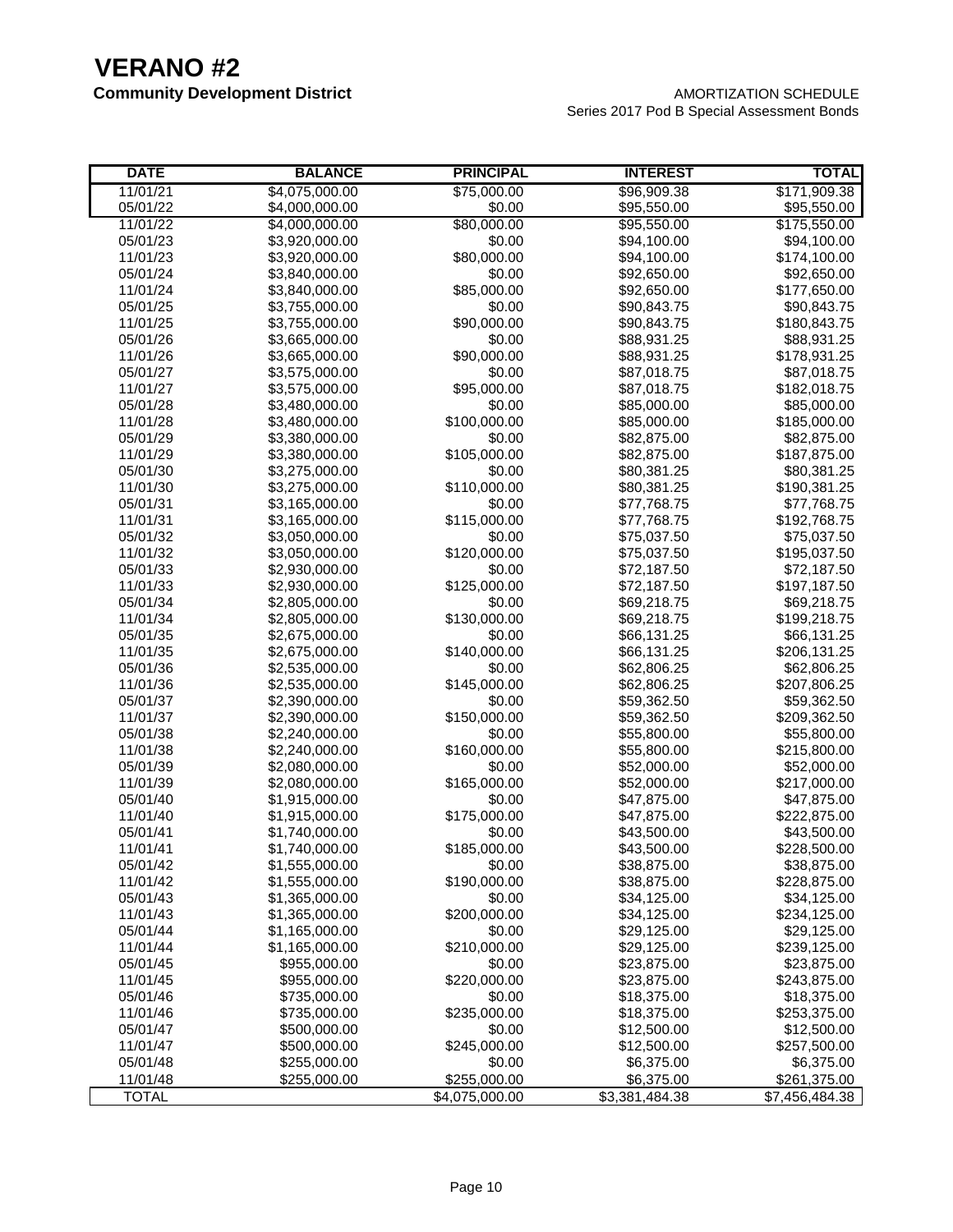**Community Development District** AMORTIZATION SCHEDULE Series 2017 Pod C Special Assessment Bonds

| <b>DATE</b>  | <b>BALANCE</b> | <b>PRINCIPAL</b> | <b>INTEREST</b> | <b>TOTAL</b>   |
|--------------|----------------|------------------|-----------------|----------------|
| 11/01/20     | \$5,135,000.00 | \$1,190,000.00   | \$135,104.00    | \$1,325,104.00 |
| 05/01/21     | \$3,945,000.00 | \$930,000.00     | \$79,746.88     | \$1,009,746.88 |
| 08/01/21     | \$3,015,000.00 | \$25,000.00      | \$628.12        | \$25,628.12    |
| 11/01/21     | \$2,990,000.00 | \$30,000.00      | \$73,984.38     | \$103,984.38   |
| 05/01/22     | \$2,960,000.00 | \$0.00           | \$73,421.88     | \$73,421.88    |
| 11/01/22     | \$2,960,000.00 | \$55,000.00      | \$73,421.88     | \$128,421.88   |
| 05/01/23     | \$2,905,000.00 | \$0.00           | \$72,390.63     | \$72,390.63    |
| 11/01/23     | \$2,905,000.00 | \$60,000.00      | \$72,390.63     | \$132,390.63   |
| 05/01/24     | \$2,845,000.00 | \$0.00           | \$71,265.63     | \$71,265.63    |
| 11/01/24     | \$2,845,000.00 | \$60,000.00      | \$71,265.63     | \$131,265.63   |
| 05/01/25     | \$2,785,000.00 | \$0.00           | \$69,915.63     | \$69,915.63    |
| 11/01/25     | \$2,785,000.00 | \$65,000.00      | \$69,915.63     | \$134,915.63   |
| 05/01/26     | \$2,720,000.00 | \$0.00           | \$68,453.13     | \$68,453.13    |
| 11/01/26     | \$2,720,000.00 | \$65,000.00      | \$68,453.13     | \$133,453.13   |
| 05/01/27     | \$2,655,000.00 | \$0.00           | \$66,990.63     | \$66,990.63    |
| 11/01/27     | \$2,655,000.00 | \$70,000.00      | \$66,990.63     | \$136,990.63   |
| 05/01/28     | \$2,585,000.00 | \$0.00           | \$65,415.63     | \$65,415.63    |
| 11/01/28     | \$2,585,000.00 | \$75,000.00      | \$65,415.63     | \$140,415.63   |
| 05/01/29     | \$2,510,000.00 | \$0.00           | \$63,728.13     | \$63,728.13    |
| 11/01/29     | \$2,510,000.00 | \$75,000.00      | \$63,728.13     | \$138,728.13   |
| 05/01/30     | \$2,435,000.00 | \$0.00           | \$61,853.13     | \$61,853.13    |
| 11/01/30     | \$2,435,000.00 | \$80,000.00      | \$61,853.13     | \$141,853.13   |
| 05/01/31     | \$2,355,000.00 | \$0.00           | \$59,853.13     | \$59,853.13    |
| 11/01/31     | \$2,355,000.00 | \$85,000.00      | \$59,853.13     | \$144,853.13   |
| 05/01/32     | \$2,270,000.00 | \$0.00           | \$57,728.13     | \$57,728.13    |
| 11/01/32     | \$2,270,000.00 | \$90,000.00      | \$57,728.13     | \$147,728.13   |
| 05/01/33     | \$2,180,000.00 | \$0.00           | \$55,478.13     | \$55,478.13    |
| 11/01/33     | \$2,180,000.00 | \$90,000.00      | \$55,478.13     | \$145,478.13   |
| 05/01/34     | \$2,090,000.00 | \$0.00           | \$53,228.13     | \$53,228.13    |
| 11/01/34     | \$2,090,000.00 | \$95,000.00      | \$53,228.13     | \$148,228.13   |
| 05/01/35     | \$1,995,000.00 | \$0.00           | \$50,853.13     | \$50,853.13    |
| 11/01/35     | \$1,995,000.00 | \$100,000.00     | \$50,853.13     | \$150,853.13   |
| 05/01/36     | \$1,895,000.00 | \$0.00           | \$48,353.13     | \$48,353.13    |
| 11/01/36     | \$1,895,000.00 | \$105,000.00     | \$48,353.13     | \$153,353.13   |
| 05/01/37     | \$1,790,000.00 | \$0.00           | \$45,728.13     | \$45,728.13    |
| 11/01/37     | \$1,790,000.00 | \$110,000.00     | \$45,728.13     | \$155,728.13   |
| 05/01/38     | \$1,680,000.00 | \$0.00           | \$42,978.13     | \$42,978.13    |
| 11/01/38     | \$1,680,000.00 | \$115,000.00     | \$42,978.13     | \$157,978.13   |
| 05/01/39     | \$1,565,000.00 | \$0.00           | \$40,103.13     | \$40,103.13    |
| 11/01/39     | \$1,565,000.00 | \$125,000.00     | \$40,103.13     | \$165,103.13   |
| 05/01/40     | \$1,440,000.00 | \$0.00           | \$36,900.00     | \$36,900.00    |
| 11/01/40     | \$1,440,000.00 | \$130,000.00     | \$36,900.00     | \$166,900.00   |
| 05/01/41     | \$1,310,000.00 | \$0.00           | \$33,568.75     | \$33,568.75    |
| 11/01/41     | \$1,310,000.00 | \$135,000.00     | \$33,568.75     | \$168,568.75   |
| 05/01/42     | \$1,175,000.00 | \$0.00           | \$30,109.38     | \$30,109.38    |
| 11/01/42     | \$1,175,000.00 | \$145,000.00     | \$30,109.38     | \$175,109.38   |
| 05/01/43     | \$1,030,000.00 | \$0.00           | \$26,393.75     | \$26,393.75    |
| 11/01/43     | \$1,030,000.00 | \$150,000.00     | \$26,393.75     | \$176,393.75   |
| 05/01/44     | \$880,000.00   | \$0.00           | \$22,550.00     | \$22,550.00    |
| 11/01/44     | \$880,000.00   | \$160,000.00     | \$22,550.00     | \$182,550.00   |
| 05/01/45     | \$720,000.00   | \$0.00           | \$18,450.00     | \$18,450.00    |
| 11/01/45     | \$720,000.00   | \$165,000.00     | \$18,450.00     | \$183,450.00   |
| 05/01/46     | \$555,000.00   | \$0.00           | \$14,221.88     | \$14,221.88    |
| 11/01/46     | \$555,000.00   | \$175,000.00     | \$14,221.88     | \$189,221.88   |
| 05/01/47     | \$380,000.00   | \$0.00           | \$9,737.50      | \$9,737.50     |
| 11/01/47     | \$380,000.00   | \$185,000.00     | \$9,737.50      | \$194,737.50   |
| 05/01/48     | \$195,000.00   | \$0.00           | \$4,996.88      | \$4,996.88     |
| 11/01/48     | \$195,000.00   | \$195,000.00     | \$4,996.88      | \$199,996.88   |
| <b>TOTAL</b> |                | \$2,990,000.00   | \$2,603,315.63  | \$5,593,315.63 |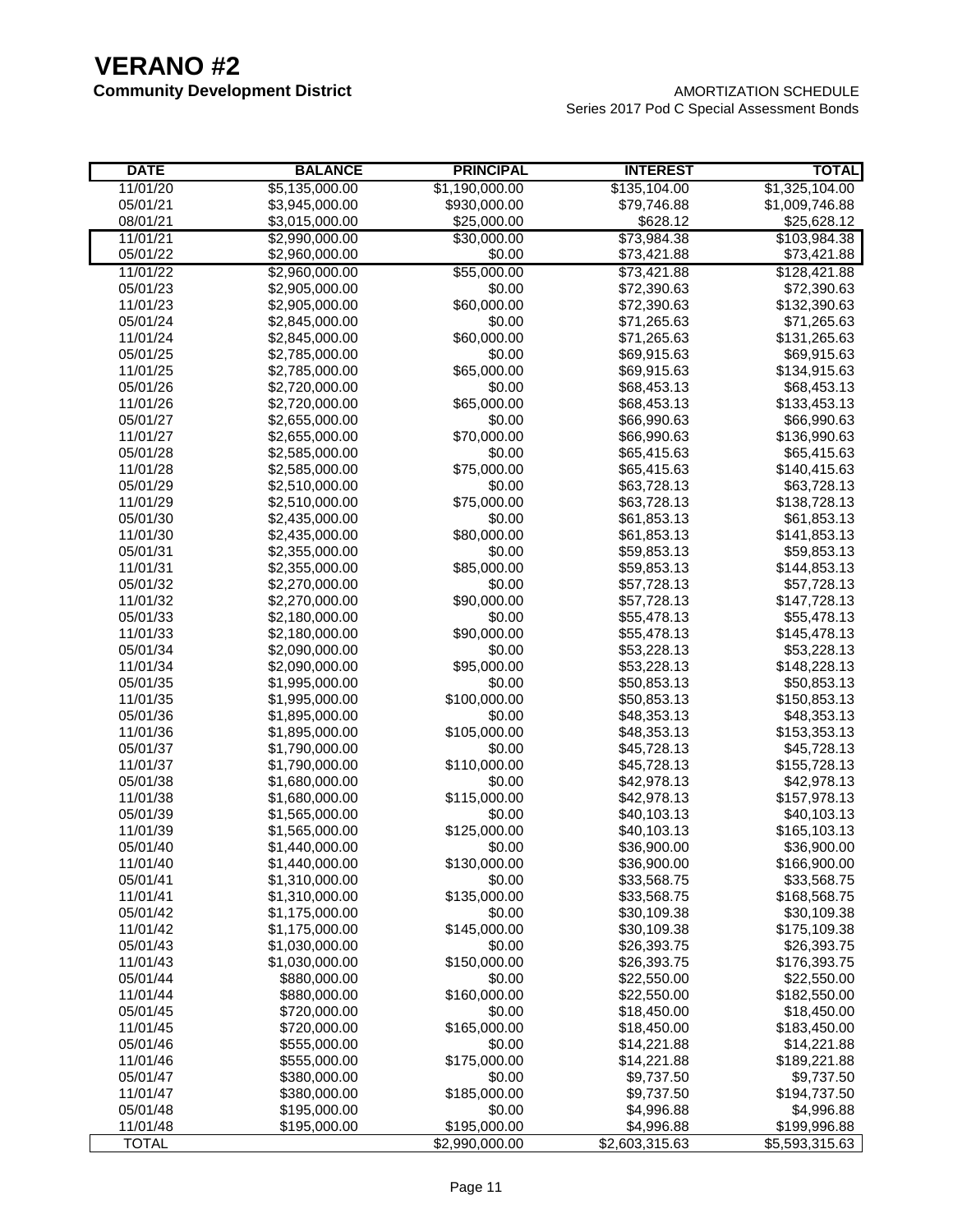**Community Development District Series 2020** Special Assessment Bonds

|                                                                        | <b>Adopted</b><br><b>Budget</b> | <b>Actual</b><br><b>Thru</b> | Projected<br><b>Next</b> | <b>Total</b><br>Projected | <b>Adopted</b><br><b>Budget</b> |
|------------------------------------------------------------------------|---------------------------------|------------------------------|--------------------------|---------------------------|---------------------------------|
| <b>Description</b>                                                     | FY 2021                         | 7/31/2021                    | 2 Months                 | 9/30/2021                 | FY 2022                         |
| <b>Revenues</b>                                                        |                                 |                              |                          |                           |                                 |
| Carry Forward Surplus <sup>(1)</sup>                                   | \$655,622                       | \$299,578                    | \$0                      | \$299,578                 | \$242,015                       |
| Special Assessments-Pod C-On Roll                                      | \$8,000                         | \$8,026                      | \$0                      | \$8,026                   | \$101,000                       |
| Special Assessments-Pod D-On Roll                                      | \$0                             | \$0                          | \$0                      | \$0                       | \$3,332                         |
| Special Assessments-Pod C-Direct Bill                                  | \$208,001                       | \$138,543                    | \$68,833                 | \$207,376                 | \$115,000                       |
| Special Assessments-Pod D-Direct Bill                                  | \$282,907                       | \$189,999                    | \$92,907                 | \$282,907                 | \$302,022                       |
| Special Assessments-Pod E-Direct Bill                                  | \$213,642                       | \$142,922                    | \$70,720                 | \$213,642                 | \$213,642                       |
| Interest Income                                                        | \$500                           | \$109                        | \$16                     | \$125                     | \$0                             |
| <b>TOTAL REVENUES</b>                                                  | \$1,368,671                     | \$779,177                    | \$232,477                | \$1,011,654               | \$977,012                       |
| <b>Expenditures</b>                                                    |                                 |                              |                          |                           |                                 |
| Series 2020 - Pod C                                                    |                                 |                              |                          |                           |                                 |
| Interest - 11/01                                                       | \$90,479                        | \$90,479                     | \$0                      | \$90,479                  | \$70,113                        |
| Interest - 05/01                                                       | \$71,119                        | \$71,119                     | \$0                      | \$71,119                  | \$70,113                        |
| Principal - 05/01                                                      | \$70,000                        | \$70,000                     | \$0                      | \$70,000                  | \$75,000                        |
| Series 2020 - Pod D                                                    |                                 |                              |                          |                           |                                 |
| Interest - 11/01                                                       | \$119,052                       | \$119,052                    | \$0                      | \$119,052                 | \$92,213                        |
| Interest - 05/01                                                       | \$93,578                        | \$93,578                     | \$0                      | \$93,578                  | \$92,213                        |
| Principal - 05/01                                                      | \$95,000                        | \$95,000                     | \$0                      | \$95,000                  | \$100,000                       |
| Series 2020 - Pod E                                                    |                                 |                              |                          |                           |                                 |
| Interest - 11/01                                                       | \$89,763                        | \$89,763                     | \$0                      | \$89,763                  | \$69,550                        |
| Interest - 05/01                                                       | \$70,556                        | \$70,556                     | \$0                      | \$70,556                  | \$69,550                        |
| Principal - 05/01                                                      | \$70,000                        | \$70,000                     | \$0                      | \$70,000                  | \$75,000                        |
| <b>TOTAL EXPENDITURES</b>                                              | \$769,547                       | \$769,547                    | \$0                      | \$769,547                 | \$713,750                       |
| <b>EXCESS REVENUES/EXPENDITURES</b>                                    | \$599,124                       | \$9,629                      | \$232,477                | \$242,106                 | \$263,262                       |
|                                                                        |                                 |                              |                          |                           |                                 |
| <b>Other Financing Sources/(Uses)</b>                                  |                                 |                              |                          |                           |                                 |
| Interfund Transfer In/(Out)                                            | \$0                             | (\$86)                       | (\$5)                    | (\$91)                    | \$0                             |
| <b>Total Other Financing Sources/(Uses)</b>                            | \$0                             | (\$86)                       | (\$5)                    | (\$91)                    | \$0                             |
| <b>EXCESS REVENUES/EXPENDITURES</b>                                    | \$599,124                       | \$9,543                      | \$232,472                | \$242,015                 | \$263,262                       |
|                                                                        |                                 |                              |                          |                           |                                 |
| <sup>(1)</sup> Carry forward surplus is net of the reserve requirement |                                 |                              |                          | Pod C Interest - 11/1/22  | \$69,034                        |
|                                                                        |                                 |                              |                          | Pod D Interest - 11/1/22  | \$90,775                        |
|                                                                        |                                 |                              |                          |                           |                                 |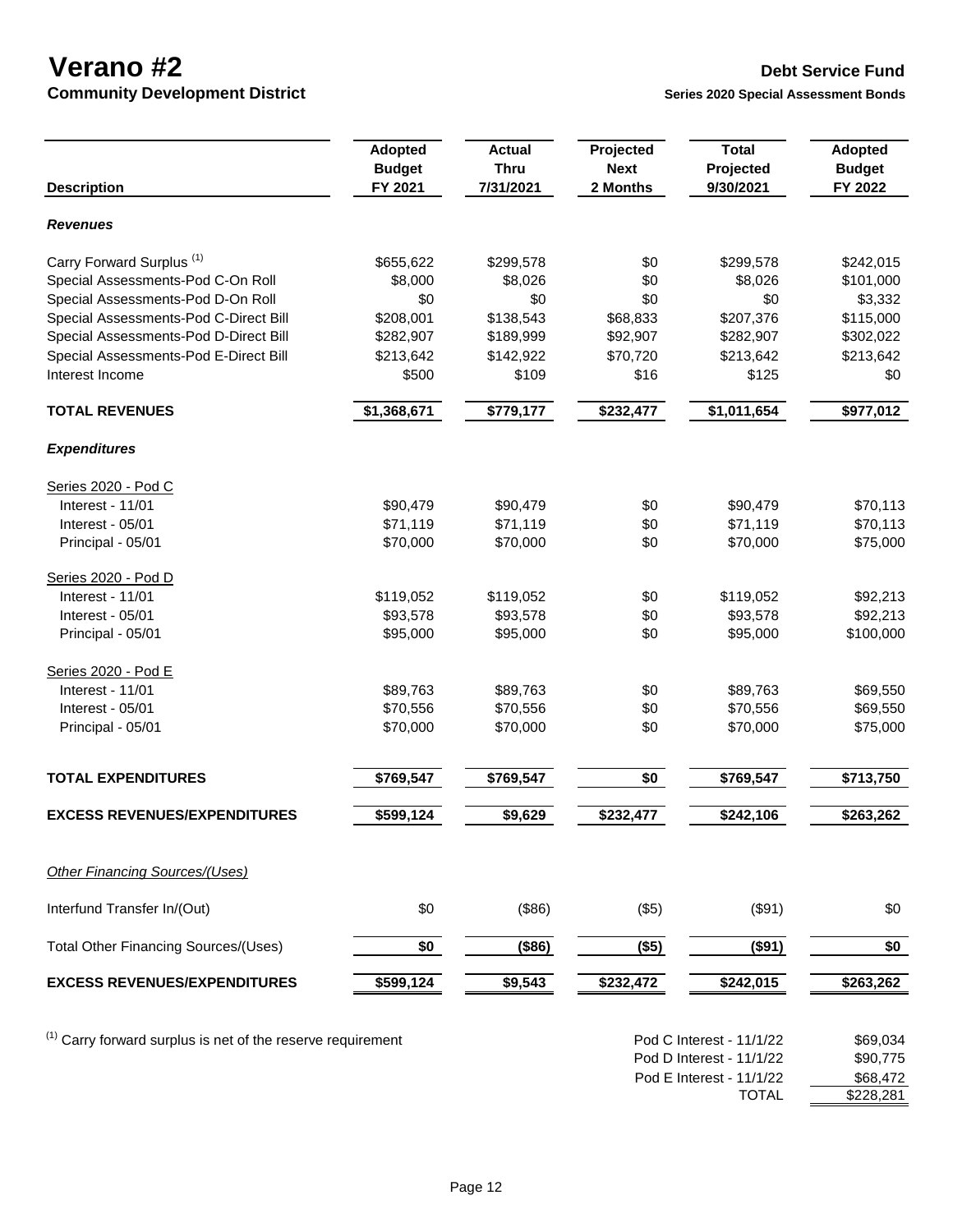### **Community Development District Series 2020** Special Assessment Bonds

|                          | <b>Assessments Table</b> |                                 |                             |
|--------------------------|--------------------------|---------------------------------|-----------------------------|
|                          |                          |                                 | Verano #2 Pod C Series 2020 |
| <b>Description</b>       | <b>On Roll Units</b>     | Amount<br>per unit*             | Total<br>On Roll            |
| 40's                     | 50                       | \$1,086.96                      | \$54,348.00                 |
| 50's                     | 51                       | \$1,086.96                      | \$55,434.96                 |
| <b>Total Residential</b> | 101                      | <b>Gross Assessments</b>        | \$109,782.96                |
|                          |                          | Less: Discount & Collections 8% | (\$8,782.64)                |
|                          |                          | <b>Net Assessments</b>          | \$101,000.32                |
|                          |                          |                                 |                             |

|                    |                      |                                 | Verano #2 Pod C Series 2020   |
|--------------------|----------------------|---------------------------------|-------------------------------|
|                    | <b>Direct Billed</b> | Amount                          | $\overline{\phantom{a}}$ otal |
| <b>Description</b> | <b>Units</b>         | per unit*                       | <b>Direct Billed</b>          |
|                    |                      |                                 |                               |
| 40's               | 37                   | \$1,086.96                      | \$40,217.52                   |
| 50's               | 78                   | \$1,086.96                      | \$84,782.88                   |
| Total Residential  | 115                  | <b>Gross Assessments</b>        | \$125,000.40                  |
|                    |                      | Less: Discount & Collections 8% | (\$10,000.03)                 |
|                    |                      | Net Assessments                 | \$115,000.37                  |
|                    |                      |                                 |                               |

### **Verano #2 Pod D Series 2020**

| <b>Description</b>       | <b>On Roll Units</b> | Amount<br>per unit*             | <b>Total</b><br>On Roll |
|--------------------------|----------------------|---------------------------------|-------------------------|
|                          |                      |                                 |                         |
| 40's                     | 0                    | \$1,176.09                      | \$0.00                  |
| 50's                     | 0                    | \$1,352.17                      | \$0.00                  |
| 60's                     | 0                    | \$1,564.13                      | \$0.00                  |
| 80's                     |                      | \$1,810.87                      | \$3,621.74              |
| <b>Total Residential</b> | 2                    | <b>Gross Assessments</b>        | \$3,621.74              |
|                          |                      | Less: Discount & Collections 8% | (\$289.74)              |
|                          |                      | <b>Net Assessments</b>          | \$3,332.00              |
|                          |                      |                                 |                         |

#### **Verano #2 Pod D Series 2020**

|                          | <b>Direct Billed</b> | <b>Amount</b>                   | <b>Total</b>         |
|--------------------------|----------------------|---------------------------------|----------------------|
| <b>Description</b>       | <b>Units</b>         | per unit*                       | <b>Direct Billed</b> |
|                          |                      |                                 |                      |
| 40's                     | 41                   | \$1,176.09                      | \$48,219.69          |
| 50's                     | 93                   | \$1,352.17                      | \$125,751.81         |
| 60's                     | 52                   | \$1,564.13                      | \$81,334.76          |
| 70's                     | 25                   | \$1,687.74                      | \$42,193.48          |
| 80's                     | 17                   | \$1,810.87                      | \$30,784.79          |
| <b>Total Residential</b> | 228                  | <b>Gross Assessments</b>        | \$328,284.53         |
|                          |                      | Less: Discount & Collections 8% | (\$26, 262.76)       |
|                          |                      | Net Assessments                 | \$302,021.77         |
|                          |                      |                                 |                      |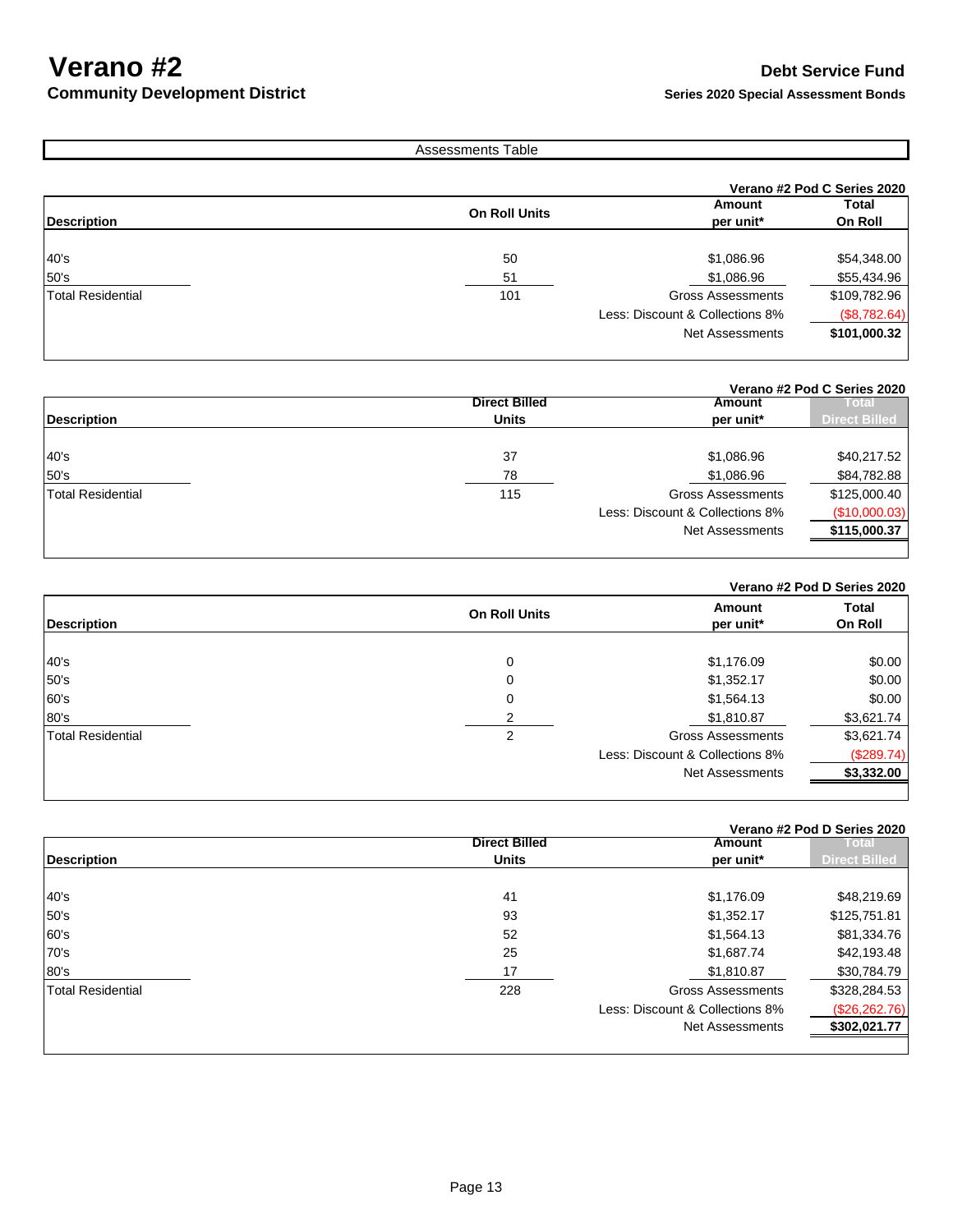### **Community Development District <b>Series 2020** Series 2020 Special Assessment Bonds

|                          |                      |                                 | Verano #2 Pod E Series 2020 |
|--------------------------|----------------------|---------------------------------|-----------------------------|
|                          | <b>Direct Billed</b> | Amount                          | ા ભારા                      |
| <b>Description</b>       | <b>Units</b>         | per unit*                       | Direct Billed               |
|                          |                      |                                 |                             |
| 40's                     | 35                   | \$1,021.74                      | \$35,760.90                 |
| 50's                     | 80                   | \$1,175.00                      | \$94,000.00                 |
| 60's                     | 58                   | \$1,358.70                      | \$78,804.60                 |
| Manor/Duplex             | 26                   | \$909.78                        | \$23,654.28                 |
| <b>Total Residential</b> | 199                  | <b>Gross Assessments</b>        | \$232,219.78                |
|                          |                      | Less: Discount & Collections 8% | (\$18,577.58)               |
|                          |                      | Net Assessments                 | \$213,642.20                |
|                          |                      |                                 |                             |

### Page 14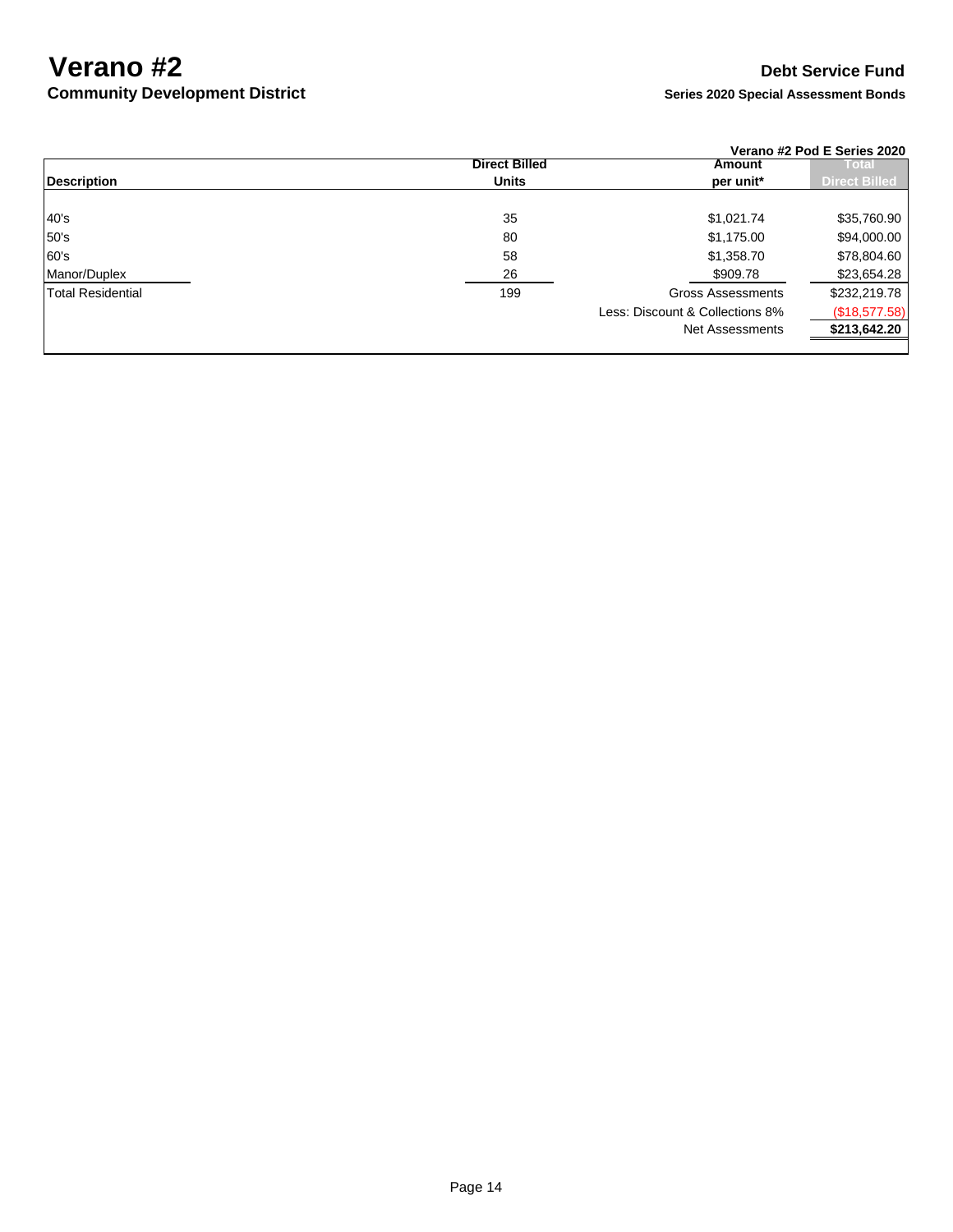### **Community Development District Community Development District AMORTIZATION SCHEDULE** Series 2020 Pod C Special Assessment Bonds

| <b>DATE</b>          | <b>BALANCE</b> | <b>PRINCIPAL</b>       | <b>INTEREST</b> | <b>TOTAL</b>                |
|----------------------|----------------|------------------------|-----------------|-----------------------------|
| 11/01/21             | \$3,695,000.00 | \$0.00                 | \$70,112.50     | \$70,112.50                 |
| 05/01/22             | \$3,695,000.00 | \$75,000.00            | \$70,112.50     | \$145,112.50                |
| 11/01/22             | \$3,620,000.00 | \$0.00                 | \$69,034.38     | \$69,034.38                 |
| 05/01/23             | \$3,620,000.00 | \$75,000.00            | \$69,034.38     | \$144,034.38                |
| 11/01/23             | \$3,545,000.00 | \$0.00                 | \$67,956.25     | \$67,956.25                 |
| 05/01/24             | \$3,545,000.00 | \$80,000.00            | \$67,956.25     | \$147,956.25                |
| 11/01/24             | \$3,465,000.00 | \$0.00                 | \$66,806.25     | \$66,806.25                 |
| 05/01/25             | \$3,465,000.00 | \$80,000.00            | \$66,806.25     | \$146,806.25                |
| 11/01/25             | \$3,385,000.00 | \$0.00                 | \$65,656.25     | \$65,656.25                 |
| 05/01/26             | \$3,385,000.00 | \$85,000.00            | \$65,656.25     | \$150,656.25                |
| 11/01/26             | \$3,300,000.00 | \$0.00                 | \$64,275.00     | \$64,275.00                 |
| 05/01/27             | \$3,300,000.00 | \$85,000.00            | \$64,275.00     | \$149,275.00                |
| 11/01/27             | \$3,215,000.00 | \$0.00                 | \$62,893.75     | \$62,893.75                 |
| 05/01/28             | \$3,215,000.00 | \$90,000.00            | \$62,893.75     | \$152,893.75                |
| 11/01/28             | \$3,125,000.00 | \$0.00                 | \$61,431.25     | \$61,431.25                 |
| 05/01/29             | \$3,125,000.00 | \$90,000.00            | \$61,431.25     | \$151,431.25                |
| 11/01/29             | \$3,035,000.00 | \$0.00                 | \$59,968.75     | \$59,968.75                 |
| 05/01/30             | \$3,035,000.00 | \$95,000.00            | \$59,968.75     | \$154,968.75                |
| 11/01/30             | \$2,940,000.00 | \$0.00                 | \$58,425.00     | \$58,425.00                 |
| 05/01/31             | \$2,940,000.00 | \$100,000.00           | \$58,425.00     | \$158,425.00                |
| 11/01/31             | \$2,840,000.00 | \$0.00                 | \$56,800.00     | \$56,800.00                 |
| 05/01/32             | \$2,840,000.00 | \$100,000.00           | \$56,800.00     | \$156,800.00                |
| 11/01/32             | \$2,740,000.00 | \$0.00                 | \$54,800.00     | \$54,800.00                 |
| 05/01/33             | \$2,740,000.00 | \$105,000.00           | \$54,800.00     | \$159,800.00                |
| 11/01/33             | \$2,635,000.00 | \$0.00                 | \$52,700.00     | \$52,700.00                 |
| 05/01/34             | \$2,635,000.00 | \$110,000.00           | \$52,700.00     | \$162,700.00                |
| 11/01/34             | \$2,525,000.00 | \$0.00                 | \$50,500.00     | \$50,500.00                 |
| 05/01/35             | \$2,525,000.00 | \$115,000.00           | \$50,500.00     | \$165,500.00                |
| 11/01/35             | \$2,410,000.00 | \$0.00                 | \$48,200.00     | \$48,200.00                 |
| 05/01/36             | \$2,410,000.00 | \$120,000.00           | \$48,200.00     | \$168,200.00                |
| 11/01/36             | \$2,290,000.00 | \$0.00                 | \$45,800.00     | \$45,800.00                 |
| 05/01/37             | \$2,290,000.00 | \$125,000.00           | \$45,800.00     | \$170,800.00                |
| 11/01/37             | \$2,165,000.00 | \$0.00                 | \$43,300.00     | \$43,300.00                 |
| 05/01/38             | \$2,165,000.00 | \$130,000.00           | \$43,300.00     | \$173,300.00                |
| 11/01/38             | \$2,035,000.00 | \$0.00                 | \$40,700.00     | \$40,700.00                 |
| 05/01/39             | \$2,035,000.00 | \$135,000.00           | \$40,700.00     | \$175,700.00                |
| 11/01/39             | \$1,900,000.00 | \$0.00                 | \$38,000.00     | \$38,000.00                 |
| 05/01/40             | \$1,900,000.00 | \$140,000.00           | \$38,000.00     | \$178,000.00                |
| 11/01/40             | \$1,760,000.00 | \$0.00                 | \$35,200.00     | \$35,200.00                 |
| 05/01/41             | \$1,760,000.00 | \$145,000.00           | \$35,200.00     | \$180,200.00                |
| 11/01/41             | \$1,615,000.00 | \$0.00                 | \$32,300.00     | \$32,300.00                 |
| 05/01/42             | \$1,615,000.00 | \$150,000.00           | \$32,300.00     | \$182,300.00                |
| 11/01/42             | \$1,465,000.00 | \$0.00                 | \$29,300.00     | \$29,300.00                 |
| 05/01/43             | \$1,465,000.00 | \$160,000.00           | \$29,300.00     | \$189,300.00                |
| 11/01/43             | \$1,305,000.00 | \$0.00                 | \$26,100.00     | \$26,100.00                 |
| 05/01/44             | \$1,305,000.00 | \$165,000.00           | \$26,100.00     | \$191,100.00                |
| 11/01/44             | \$1,140,000.00 | \$0.00                 | \$22,800.00     | \$22,800.00                 |
| 05/01/45             | \$1,140,000.00 | \$170,000.00           | \$22,800.00     | \$192,800.00                |
| 11/01/45             | \$970,000.00   | \$0.00                 | \$19,400.00     | \$19,400.00                 |
| 05/01/46<br>11/01/46 | \$970,000.00   | \$180,000.00<br>\$0.00 | \$19,400.00     | \$199,400.00<br>\$15,800.00 |
|                      | \$790,000.00   |                        | \$15,800.00     |                             |
| 05/01/47             | \$790,000.00   | \$185,000.00           | \$15,800.00     | \$200,800.00                |
| 11/01/47             | \$605,000.00   | \$0.00                 | \$12,100.00     | \$12,100.00                 |
| 05/01/48             | \$605,000.00   | \$195,000.00           | \$12,100.00     | \$207,100.00                |
| 11/01/48             | \$410,000.00   | \$0.00                 | \$8,200.00      | \$8,200.00                  |
| 05/01/49             | \$410,000.00   | \$200,000.00           | \$8,200.00      | \$208,200.00                |
| 11/01/49             | \$210,000.00   | \$0.00                 | \$4,200.00      | \$4,200.00                  |
| 05/01/50             | \$210,000.00   | \$210,000.00           | \$4,200.00      | \$214,200.00                |
| <b>TOTAL</b>         |                | \$3,695,000.00         | \$2,565,518.75  | \$6,260,518.75              |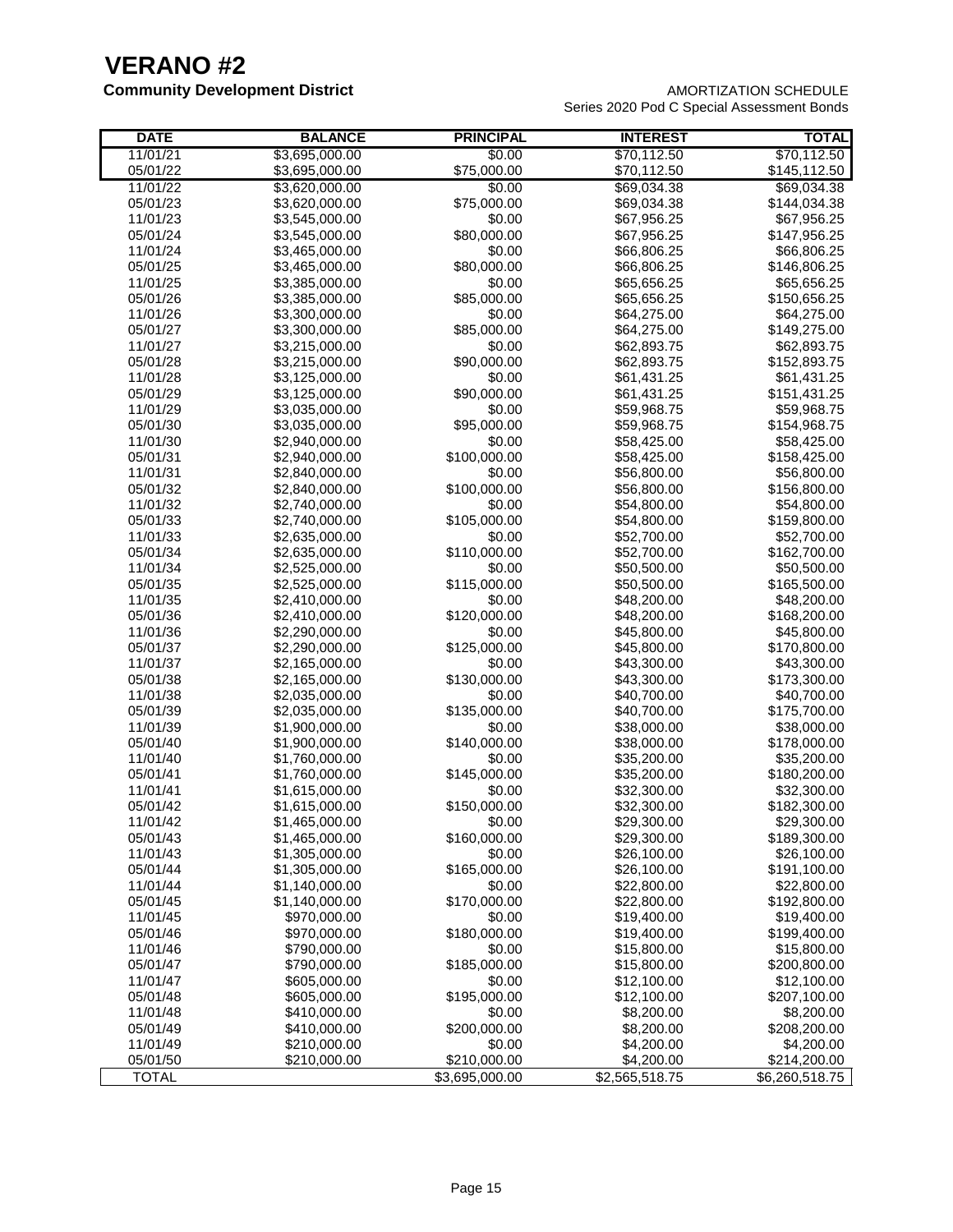#### **Community Development District AMORTIZATION SCHEDULE** Series 2020 Pod D Special Assessment Bonds

| Series 2020 Pod D Special Assessment Bonds |  |  |
|--------------------------------------------|--|--|
|                                            |  |  |

| <b>DATE</b>  | <b>BALANCE</b> | <b>PRINCIPAL</b> | <b>INTEREST</b> | <b>TOTAL</b>   |
|--------------|----------------|------------------|-----------------|----------------|
| 11/01/21     | \$4,860,000.00 | \$0.00           | \$92,212.50     | \$92,212.50    |
| 05/01/22     | \$4,860,000.00 | \$100,000.00     | \$92,212.50     | \$192,212.50   |
| 11/01/22     | \$4,760,000.00 | \$0.00           | \$90,775.00     | \$90,775.00    |
| 05/01/23     | \$4,760,000.00 | \$100,000.00     | \$90,775.00     | \$190,775.00   |
| 11/01/23     | \$4,660,000.00 | \$0.00           | \$89,337.50     | \$89,337.50    |
| 05/01/24     | \$4,660,000.00 | \$105,000.00     | \$89,337.50     | \$194,337.50   |
| 11/01/24     | \$4,555,000.00 | \$0.00           | \$87,828.13     | \$87,828.13    |
| 05/01/25     | \$4,555,000.00 | \$105,000.00     | \$87,828.13     | \$192,828.13   |
| 11/01/25     | \$4,450,000.00 | \$0.00           | \$86,318.75     | \$86,318.75    |
| 05/01/26     | \$4,450,000.00 | \$110,000.00     | \$86,318.75     | \$196,318.75   |
| 11/01/26     | \$4,340,000.00 | \$0.00           | \$84,531.25     | \$84,531.25    |
| 05/01/27     | \$4,340,000.00 | \$115,000.00     | \$84,531.25     | \$199,531.25   |
| 11/01/27     | \$4,225,000.00 | \$0.00           | \$82,662.50     | \$82,662.50    |
| 05/01/28     | \$4,225,000.00 | \$115,000.00     | \$82,662.50     | \$197,662.50   |
| 11/01/28     | \$4,110,000.00 | \$0.00           | \$80,793.75     | \$80,793.75    |
| 05/01/29     | \$4,110,000.00 | \$120,000.00     | \$80,793.75     | \$200,793.75   |
| 11/01/29     | \$3,990,000.00 | \$0.00           | \$78,843.75     | \$78,843.75    |
| 05/01/30     | \$3,990,000.00 | \$125,000.00     | \$78,843.75     | \$203,843.75   |
| 11/01/30     | \$3,865,000.00 | \$0.00           | \$76,812.50     | \$76,812.50    |
| 05/01/31     | \$3,865,000.00 | \$130,000.00     | \$76,812.50     | \$206,812.50   |
| 11/01/31     | \$3,735,000.00 | \$0.00           | \$74,700.00     | \$74,700.00    |
| 05/01/32     | \$3,735,000.00 | \$135,000.00     | \$74,700.00     | \$209,700.00   |
| 11/01/32     | \$3,600,000.00 | \$0.00           | \$72,000.00     | \$72,000.00    |
| 05/01/33     | \$3,600,000.00 | \$140,000.00     | \$72,000.00     | \$212,000.00   |
| 11/01/33     | \$3,460,000.00 | \$0.00           | \$69,200.00     | \$69,200.00    |
| 05/01/34     | \$3,460,000.00 | \$145,000.00     | \$69,200.00     | \$214,200.00   |
| 11/01/34     | \$3,315,000.00 | \$0.00           | \$66,300.00     | \$66,300.00    |
| 05/01/35     | \$3,315,000.00 | \$150,000.00     | \$66,300.00     | \$216,300.00   |
| 11/01/35     | \$3,165,000.00 | \$0.00           | \$63,300.00     | \$63,300.00    |
| 05/01/36     | \$3,165,000.00 | \$155,000.00     | \$63,300.00     | \$218,300.00   |
| 11/01/36     | \$3,010,000.00 | \$0.00           | \$60,200.00     | \$60,200.00    |
| 05/01/37     | \$3,010,000.00 | \$165,000.00     | \$60,200.00     | \$225,200.00   |
| 11/01/37     | \$2,845,000.00 | \$0.00           | \$56,900.00     | \$56,900.00    |
| 05/01/38     | \$2,845,000.00 | \$170,000.00     | \$56,900.00     | \$226,900.00   |
| 11/01/38     | \$2,675,000.00 | \$0.00           | \$53,500.00     | \$53,500.00    |
| 05/01/39     | \$2,675,000.00 | \$175,000.00     | \$53,500.00     | \$228,500.00   |
| 11/01/39     | \$2,500,000.00 | \$0.00           | \$50,000.00     | \$50,000.00    |
| 05/01/40     | \$2,500,000.00 | \$185,000.00     | \$50,000.00     | \$235,000.00   |
| 11/01/40     | \$2,315,000.00 | \$0.00           | \$46,300.00     | \$46,300.00    |
| 05/01/41     | \$2,315,000.00 | \$190,000.00     | \$46,300.00     | \$236,300.00   |
| 11/01/41     | \$2,125,000.00 | \$0.00           | \$42,500.00     | \$42,500.00    |
| 05/01/42     | \$2,125,000.00 | \$200,000.00     | \$42,500.00     | \$242,500.00   |
| 11/01/42     | \$1,925,000.00 | \$0.00           | \$38,500.00     | \$38,500.00    |
| 05/01/43     | \$1,925,000.00 | \$210,000.00     | \$38,500.00     | \$248,500.00   |
| 11/01/43     | \$1,715,000.00 | \$0.00           | \$34,300.00     | \$34,300.00    |
| 05/01/44     | \$1,715,000.00 | \$215,000.00     | \$34,300.00     | \$249,300.00   |
| 11/01/44     | \$1,500,000.00 | \$0.00           | \$30,000.00     | \$30,000.00    |
| 05/01/45     | \$1,500,000.00 | \$225,000.00     | \$30,000.00     | \$255,000.00   |
| 11/01/45     | \$1,275,000.00 | \$0.00           | \$25,500.00     | \$25,500.00    |
| 05/01/46     | \$1,275,000.00 | \$235,000.00     | \$25,500.00     | \$260,500.00   |
| 11/01/46     | \$1,040,000.00 | \$0.00           | \$20,800.00     | \$20,800.00    |
| 05/01/47     | \$1,040,000.00 | \$245,000.00     | \$20,800.00     | \$265,800.00   |
| 11/01/47     | \$795,000.00   | \$0.00           | \$15,900.00     | \$15,900.00    |
| 05/01/48     | \$795,000.00   | \$255,000.00     | \$15,900.00     | \$270,900.00   |
| 11/01/48     | \$540,000.00   | \$0.00           | \$10,800.00     | \$10,800.00    |
| 05/01/49     | \$540,000.00   | \$265,000.00     | \$10,800.00     | \$275,800.00   |
| 11/01/49     | \$275,000.00   | \$0.00           | \$5,500.00      | \$5,500.00     |
| 05/01/50     | \$275,000.00   | \$275,000.00     | \$5,500.00      | \$280,500.00   |
| <b>TOTAL</b> |                | \$4,860,000.00   | \$3,372,631.25  | \$8,232,631.25 |